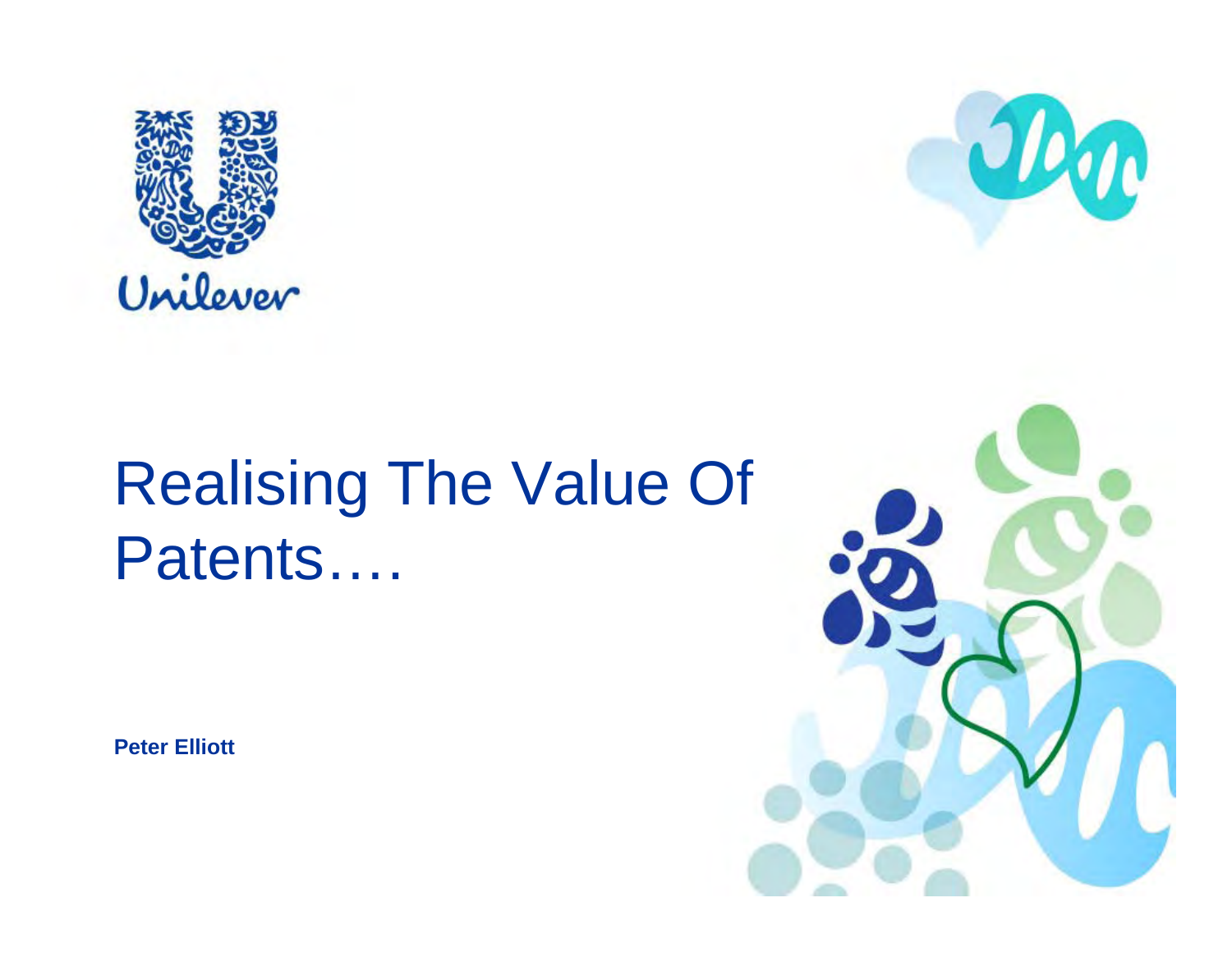#### **Objectives**



## **Objectives:**

- A look at some "metrics" for the value of patents
- A quick look at "hard" methods of valuation
- $\bullet$  How to get the money back out there may be more ways than you think!
- z *ONLY A QUICK LOOK IN THE SHORT TIME AVAILABLE*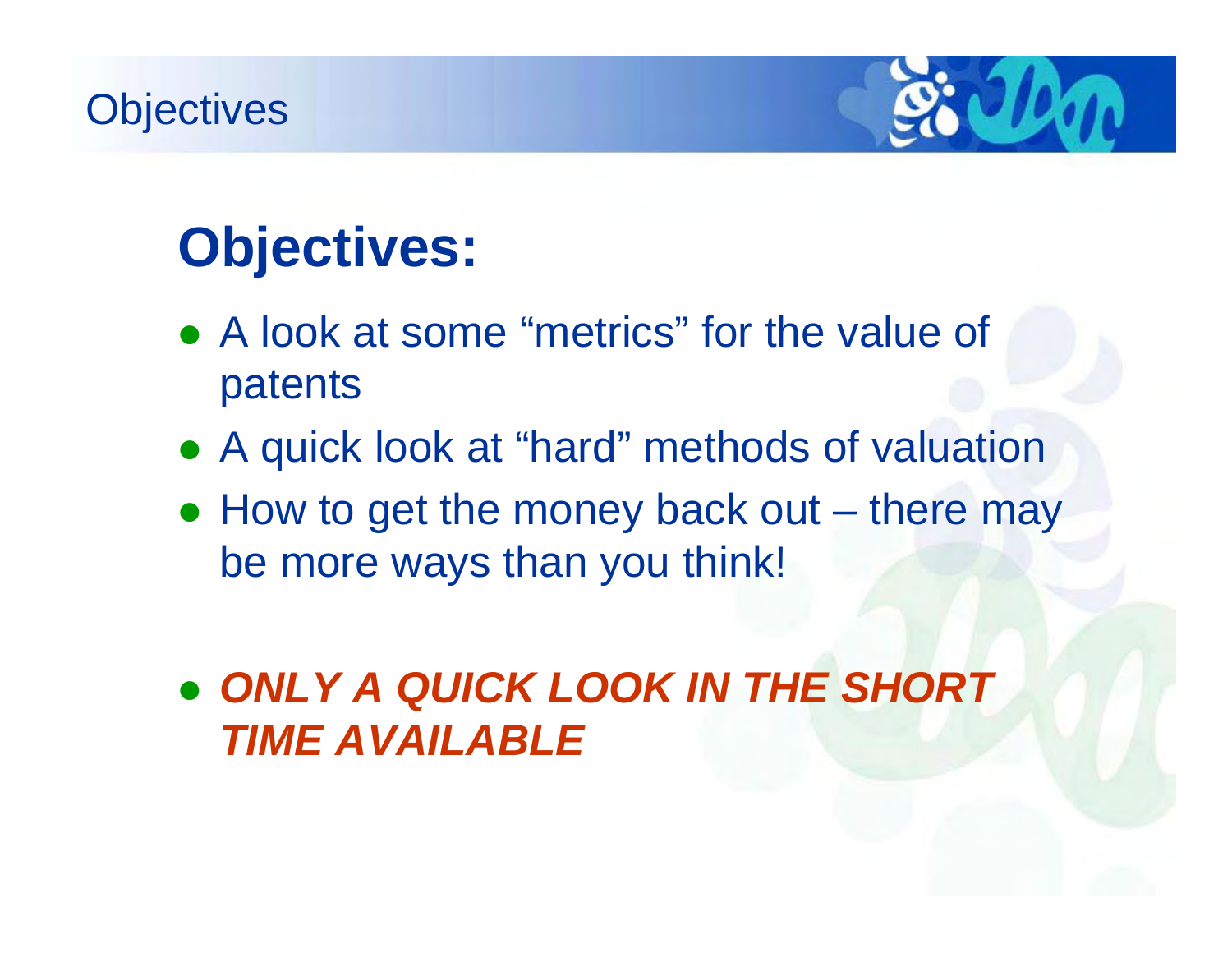#### Intro



# **Why is IP important?**

- O 'Goodwill' or 'Intellectual Capital' is getting more attention from:
	- O Shareholders (how is it making/costing me money)
	- O Fiscal Authorities (how can I tax it)
	- O Management Consultants (how can I sell myself using it)
	- O .Software Engineers (how can I make millions here!)
	- O Patent Trolls (how can I make billions quickly)
	- O Patent Attorneys (my clients want to hear about this….)
	- O (and finally) Business/Industry (where are all these indirect costs coming from!)
	- O In reality...

## <sup>z</sup>**Patents Are Worthless\* (at a 95% confidence level)**

\*If you pick a patent at random and guess that it is worthless, you will be right around 95% of the time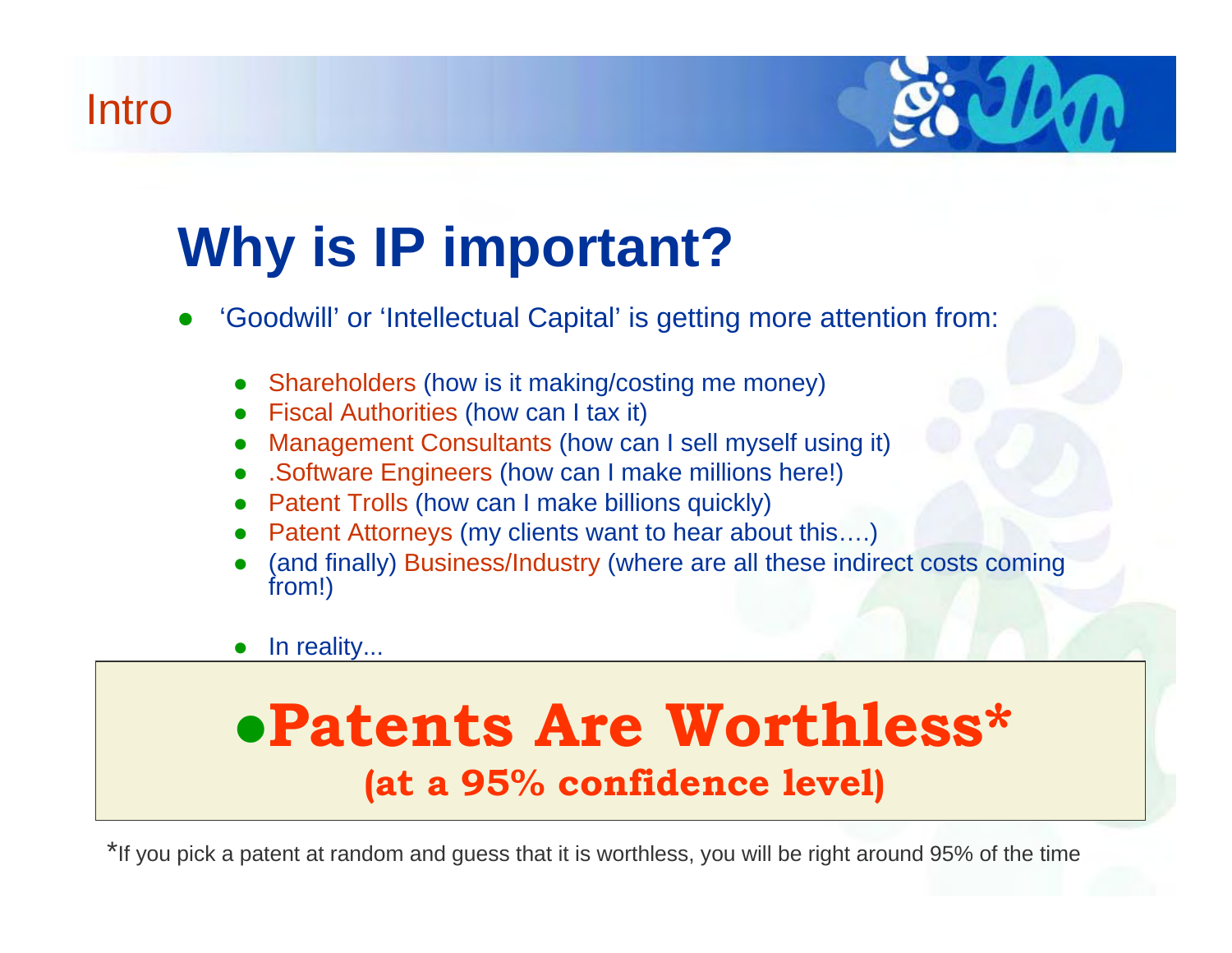#### Intro



## **Except for a few cases (based on damages)…**

- Polaroid v Kodak \$873.2 million
- IGEN v Roche \$505 million
- Hope v Genentech \$500.1 million
- Haworth v Steelcase \$211 million
- Hughes v Smith \$204.8 million
- P&G v Paragon \$178.4 million
- Exxon v Mobil \$171 million
- ..add "Blackberry....."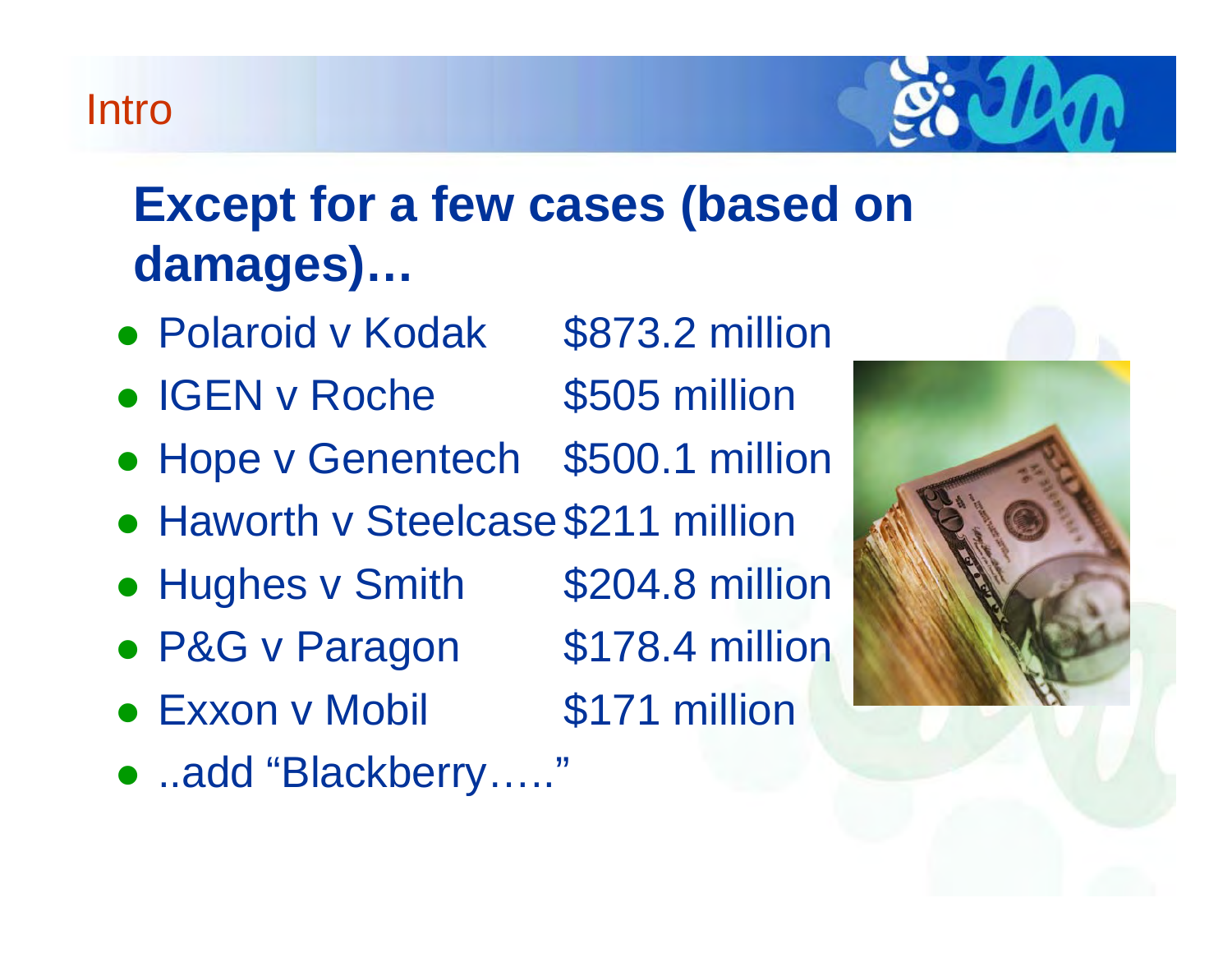

**[PDF]** THE **VALUATION** OF PATENTS : A review of **patent valuation** methods **...**

File Format: PDF/Adobe Acrobat - View as HTML

This paper aims to review firstly, exactly what **patent valuation** involves. **...** to option based **patent valuation** methods. Finally, the issues involved in the **...**

www.oiprc.ox.ac.uk/EJWP0599.pdf - Similar pages20

Steps for Pricing a **Patent**

Assemble a **valuation** team. Expertise in **patent** law, an understanding of **....** Write the **patent valuation** report. Reports should document the patents valued, **...** www.aicpa.org/pubs/jofa/nov2004/cromley.htm - 29k - Cached - Similar pages

**Patent** Hawk - **Patent Valuation**

Ultimately, **patent valuation** is a risk appraisal. As a negative grant, a **patent** only confers protection as a form of insurance against enforcement **...** www.patenthawk.com/valuation.htm - 20k - Cached - Similar page

**Patent Valuation** from a Practical View Point, and Some Interesting **...**

See for example the corporate **patent** portfolio value charts in my earlier article "A Macro-Economic Model Providing **Patent Valuation** and **Patent** Based **...** www.neifeld.com/valuearticle\_040311.htm - 36k - Cached - Similar pages

**Patent Valuation** from the CPA's Viewpoint

**Patent Valuation** from the CPA's Viewpoint. By Grover Rutter CPA/ABV, CVA, BVAL. If you can't see it, then it doesn't exist. Suppose science successfully **...** www.neifeld.com/grutter041404**patent**cafe.htm - 10k - Cached - Similar pages

**….and on and on and on…..**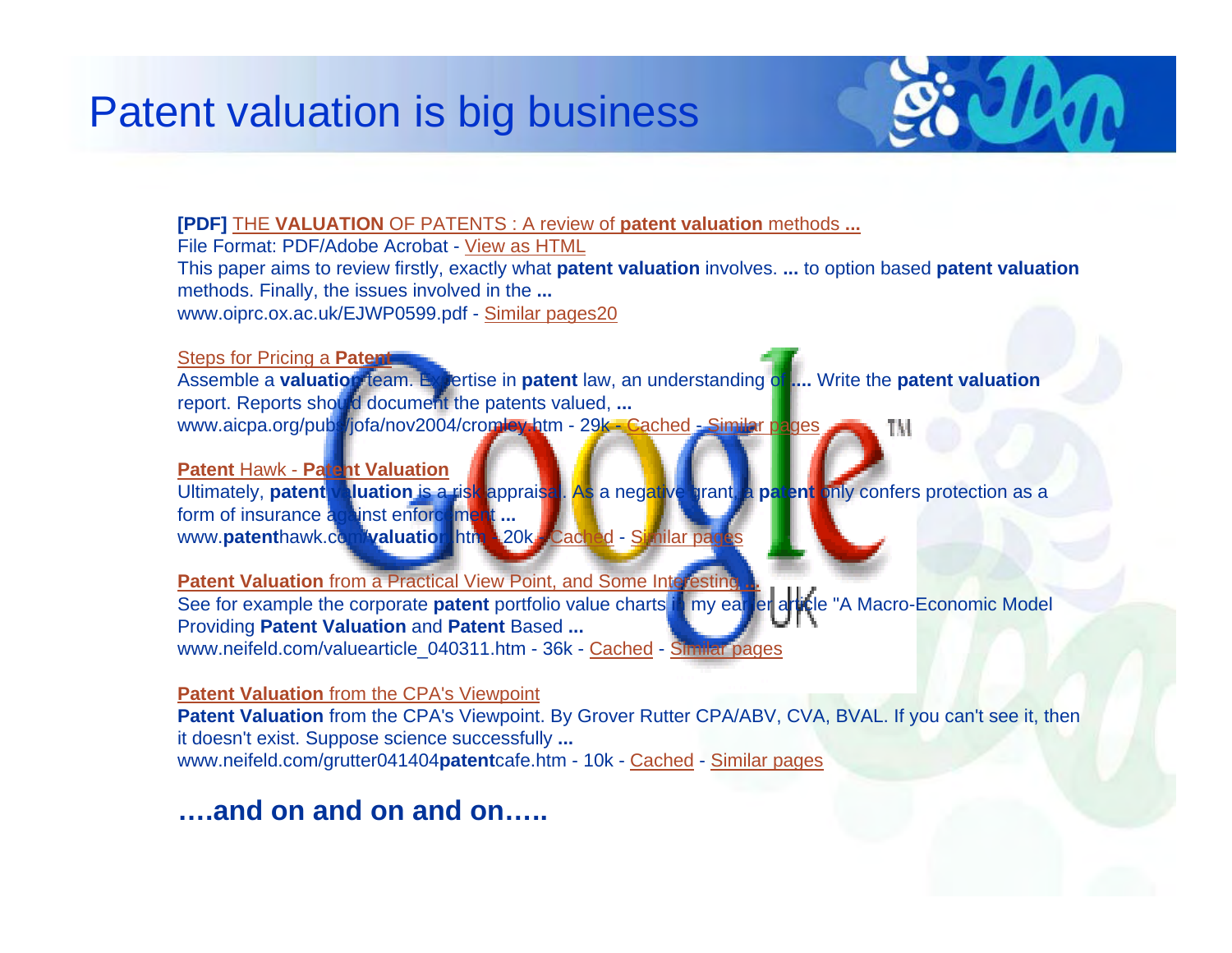### But what does this actually mean?....

|  | • TEN CURRENTLY MOST VALUABLE PATENTS (AS OF        |  |
|--|-----------------------------------------------------|--|
|  | <b>8/11/2004 - based on "PatentValuePredictor")</b> |  |

| <b>Patent</b> | <b>Issued</b> | <b>Est Value (\$) Assignee</b>   |
|---------------|---------------|----------------------------------|
| 6,517,866     | 2/11/2003     | 1,797,722,689 Pfizer             |
| 6,500,987     | 12/31/2002    | 1,570,968,527 Teva               |
| 6,465,496     | 10/15/2002    | 1,408,931,126 Teva               |
| 6,452,054     | 9/17/2002     | 1,220,308,695 Teva $\rightarrow$ |
| 6,221,640     | 4/24/2001     | 1,194,927,644 Qubist             |
| 6,071,970     | 6/6/2000      | 1,107,999,343 NPS                |
| 6,319,919     | 11/20/2001    | 1,081,784,355 Syosset            |
| 5,610,034     | 3/11/1997     | 1,071,288,767<br>Alko            |
| 6,022,716     | 2/8/2000      | 1,069,310,287<br><b>Genset</b>   |
|               |               |                                  |

So should I invest in Teva?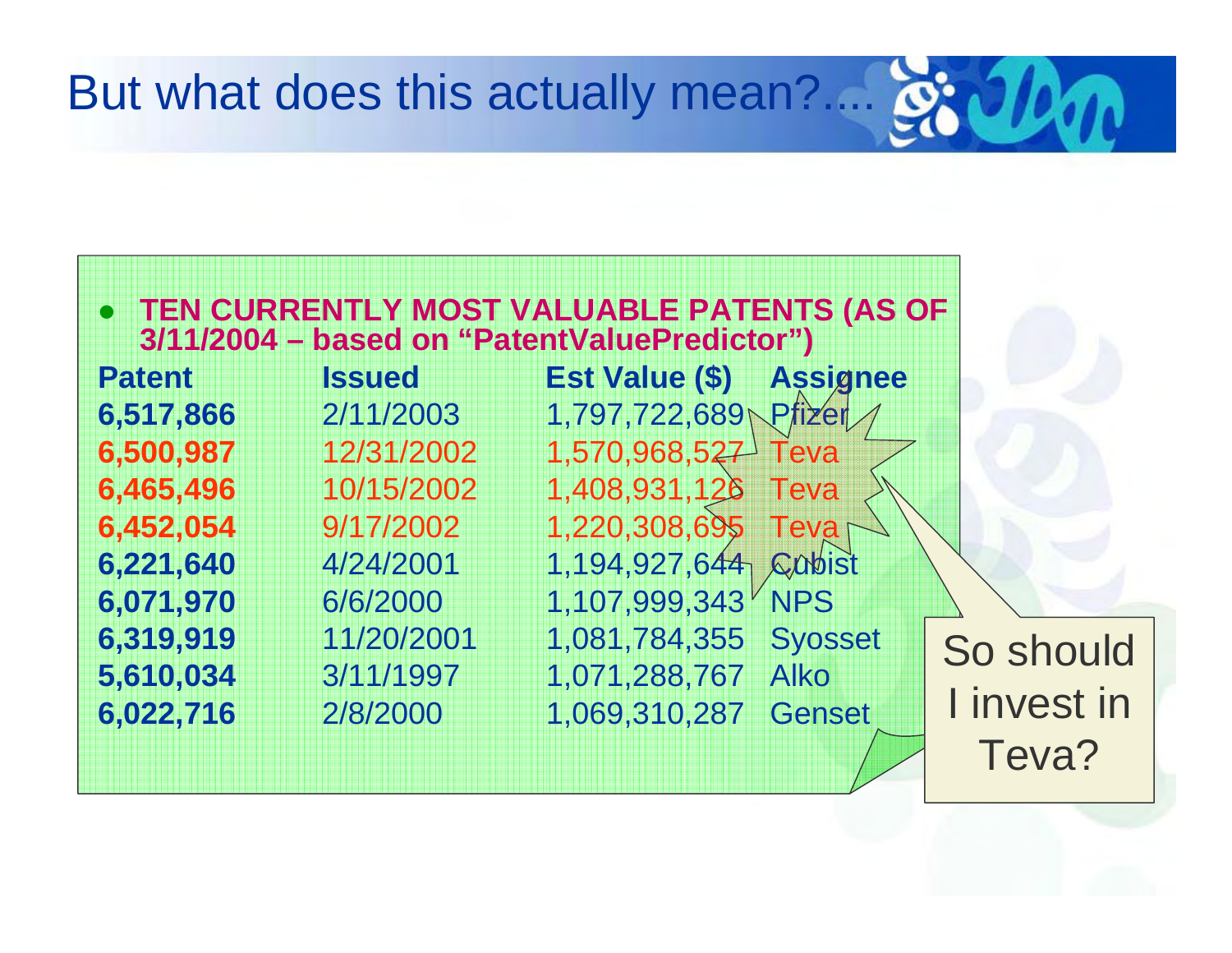

#### And how should the City understand….

#### **TOKYO, BRISTOL, Tenn., and JERUSALEM, Oct. 22 2007/PRNewswire/ --**

Astellas Pharma Inc. ("Astellas"; headquarters: Tokyo; President and CEO: Masafumi Nogimori), King Pharmaceuticals, Inc. ("King"; NYSE: KG) and Teva Pharmaceutical Industries Ltd.

**………..("Teva" Nasdaq: TEVA) today announced that US subsidiaries of Astellas, along with Item Development AB ("Item") and King have executed settlement agreements with one of Teva's subsidiaries on lawsuits filed in the United States against Teva's subsidiaries regarding..……**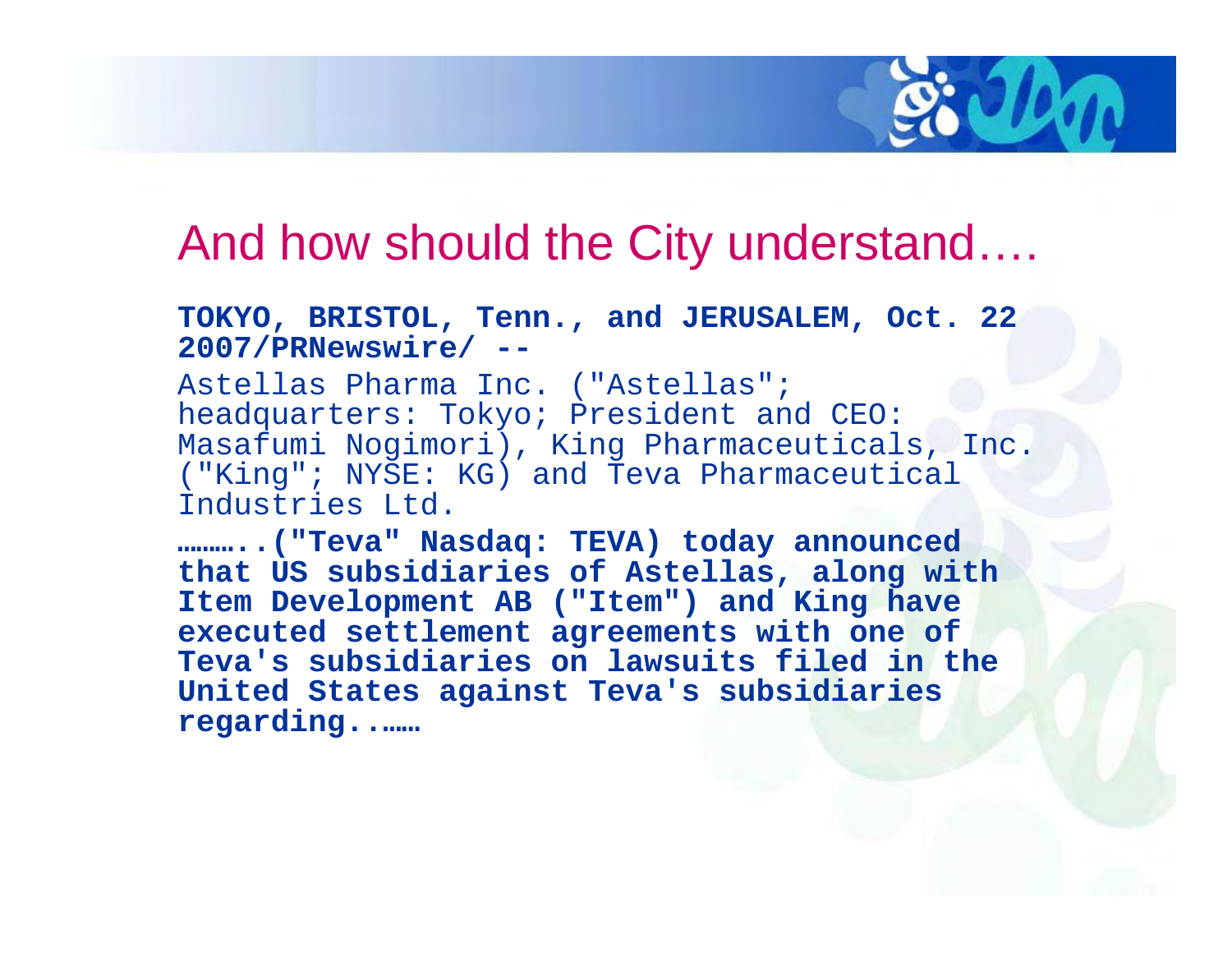

#### **So how do you know whether you are getting it right (without getting into litigation)?**

- People have patent metrics:
	- To understand and manage the value of their patent portfolio
	- To determine which cases to keep and which cases to dispose of
	- To benchmark themselves against their competition
	- ..and increasingly, to make investment decisions.
- People also have valuation methods to obtain a "hard" value for patent rights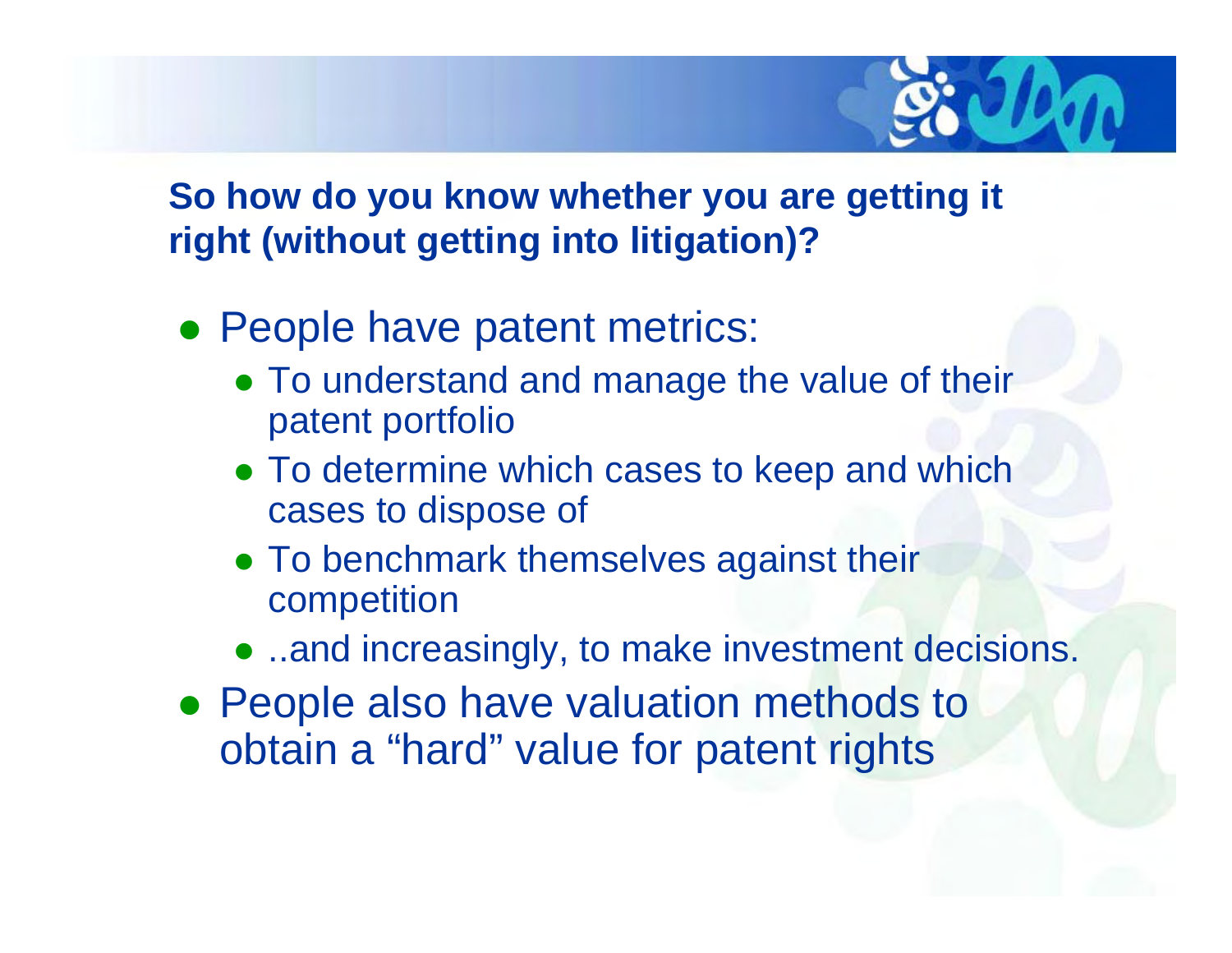## Some More Context

- $\bullet$  As companies concentrate more of S&M and less on manufacturing the value of IP become more important.
- Licencing continues to be grow
	- Pharma & Biotech have led the way:
		- 1980 licensing deals contributed ca. \$5Billion
		- 2000 ca. \$50Billion
		- Anticipated by 2010 to be +\$250Billion
- "Open Innovation" becoming more important patents can be seen as the "currency" of open innovation
- Companies are using more and more of their "Intellectual Capital" to raise money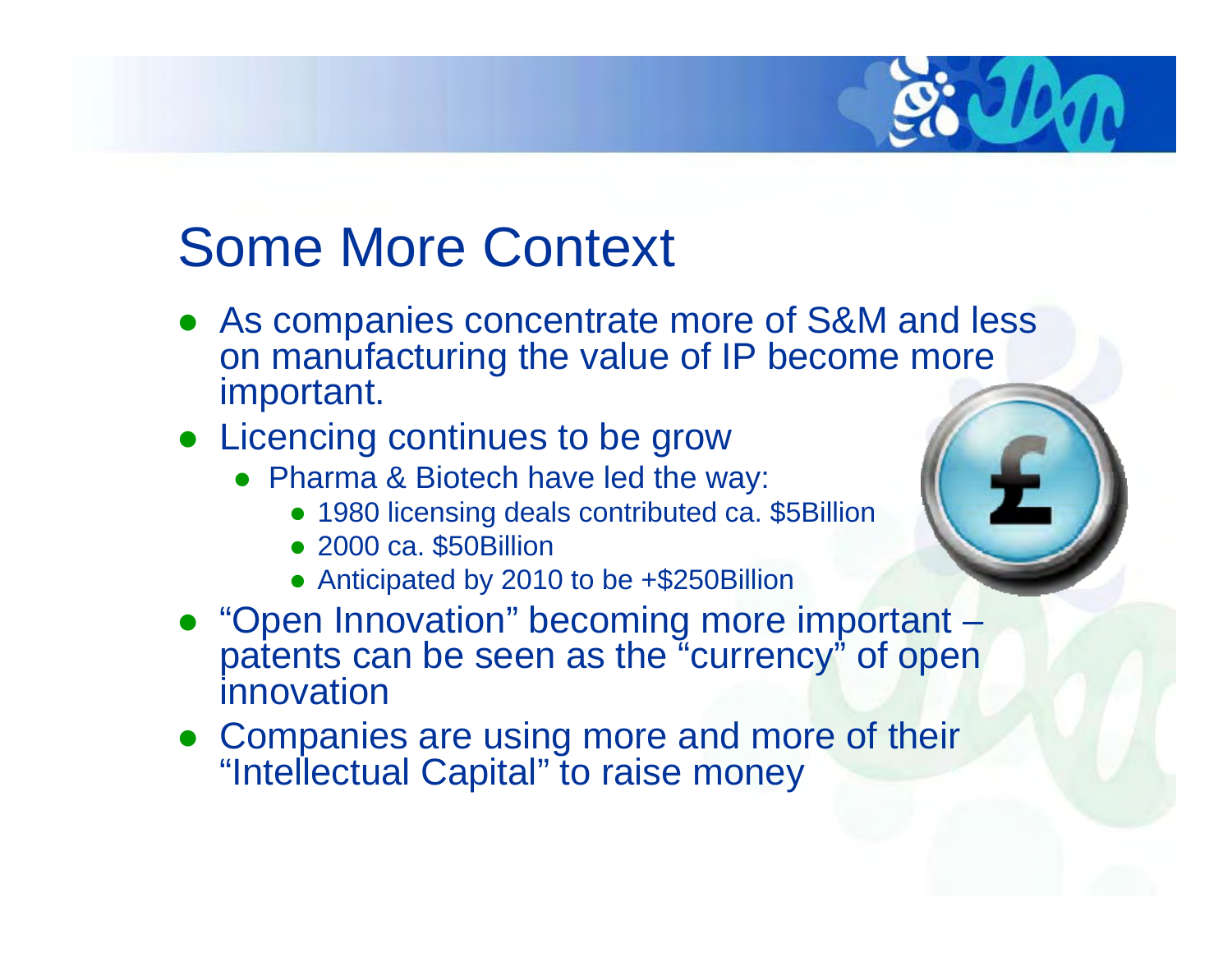

## Finally – if you are getting into "Open Innovation" - All transactions have a value



"It's the things you can't count that count most of all"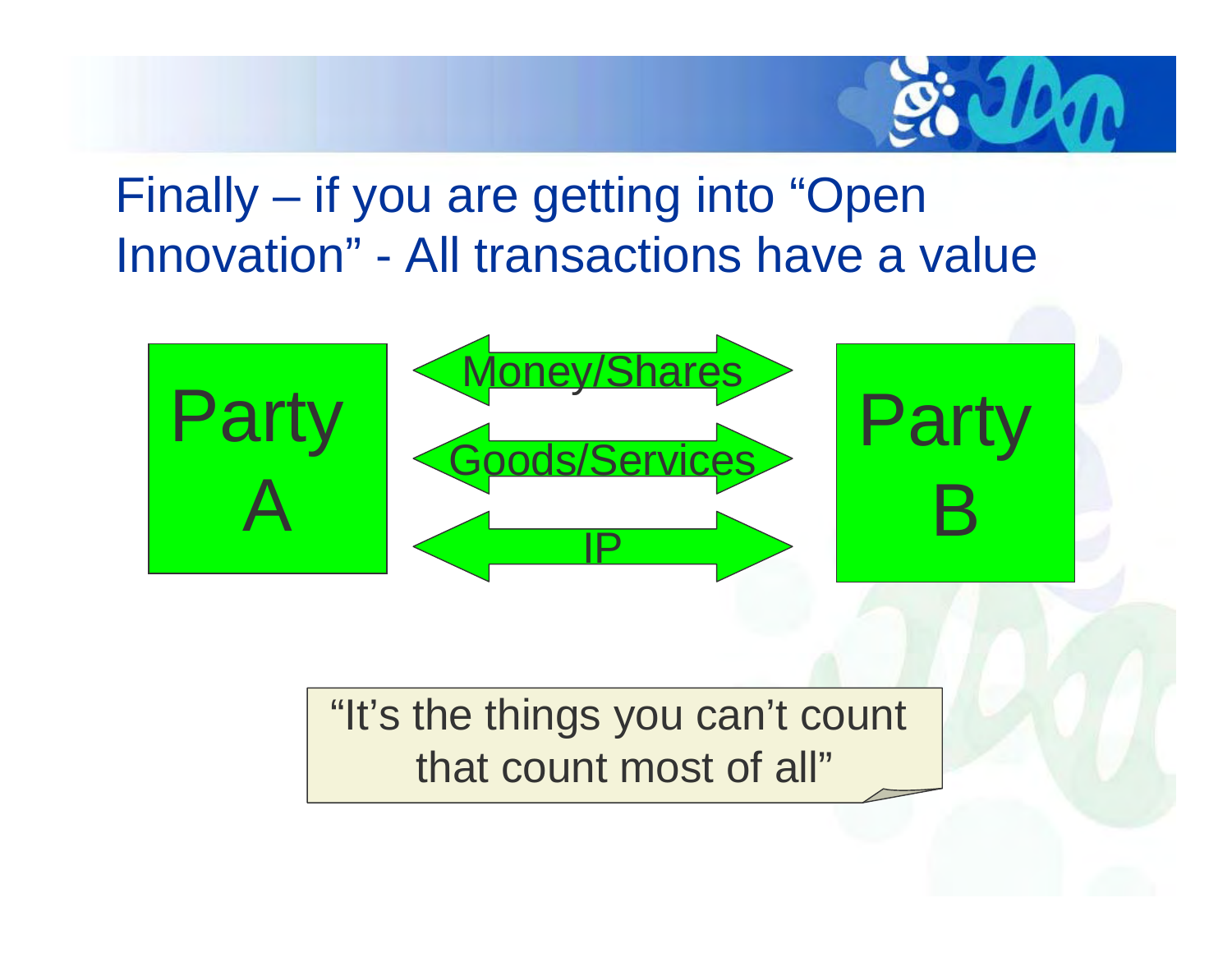

## Valuation

Some ways of looking at a patent portfolio – useful for benchmarking etc.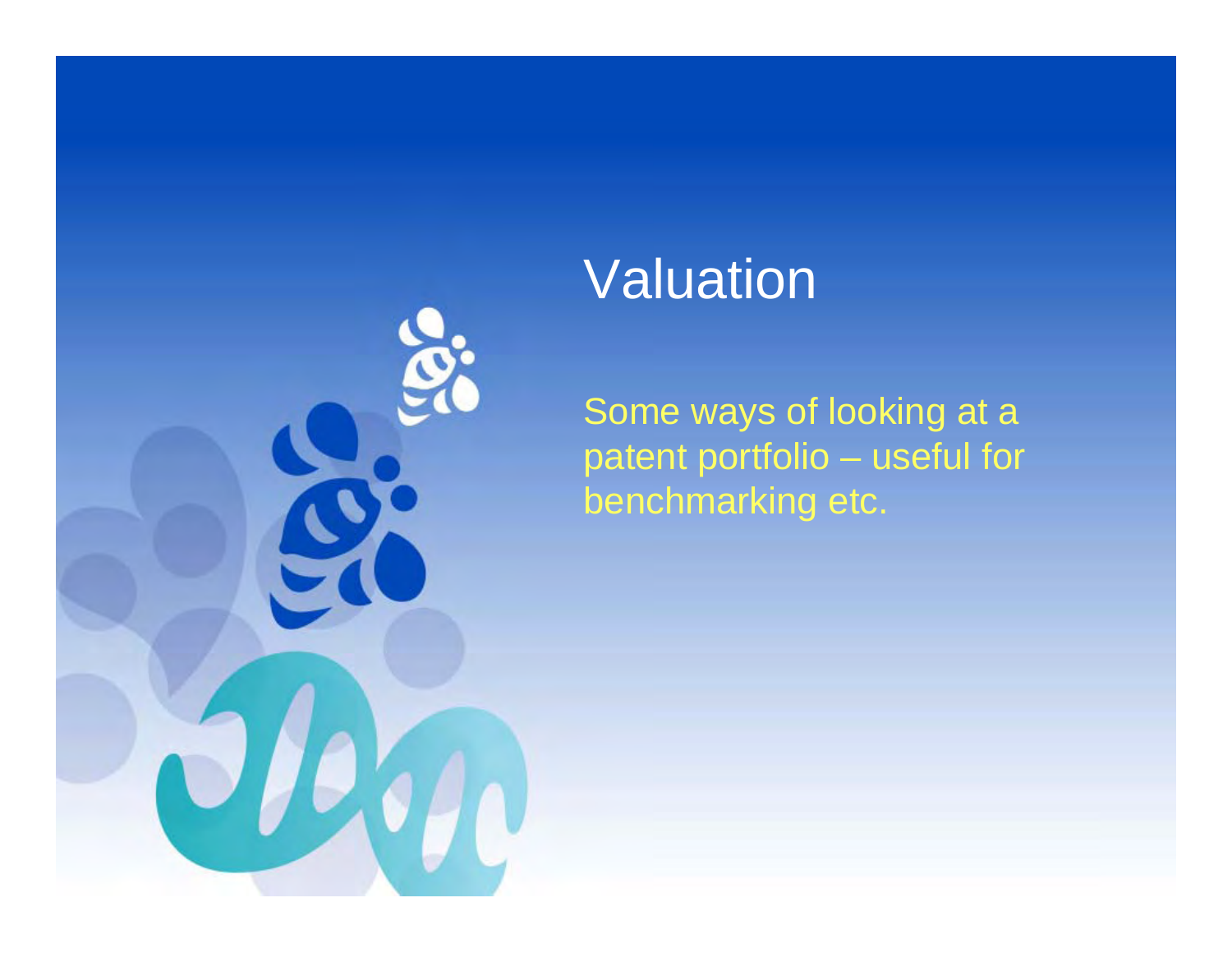#### **Metrics**



## Just the filing figures:

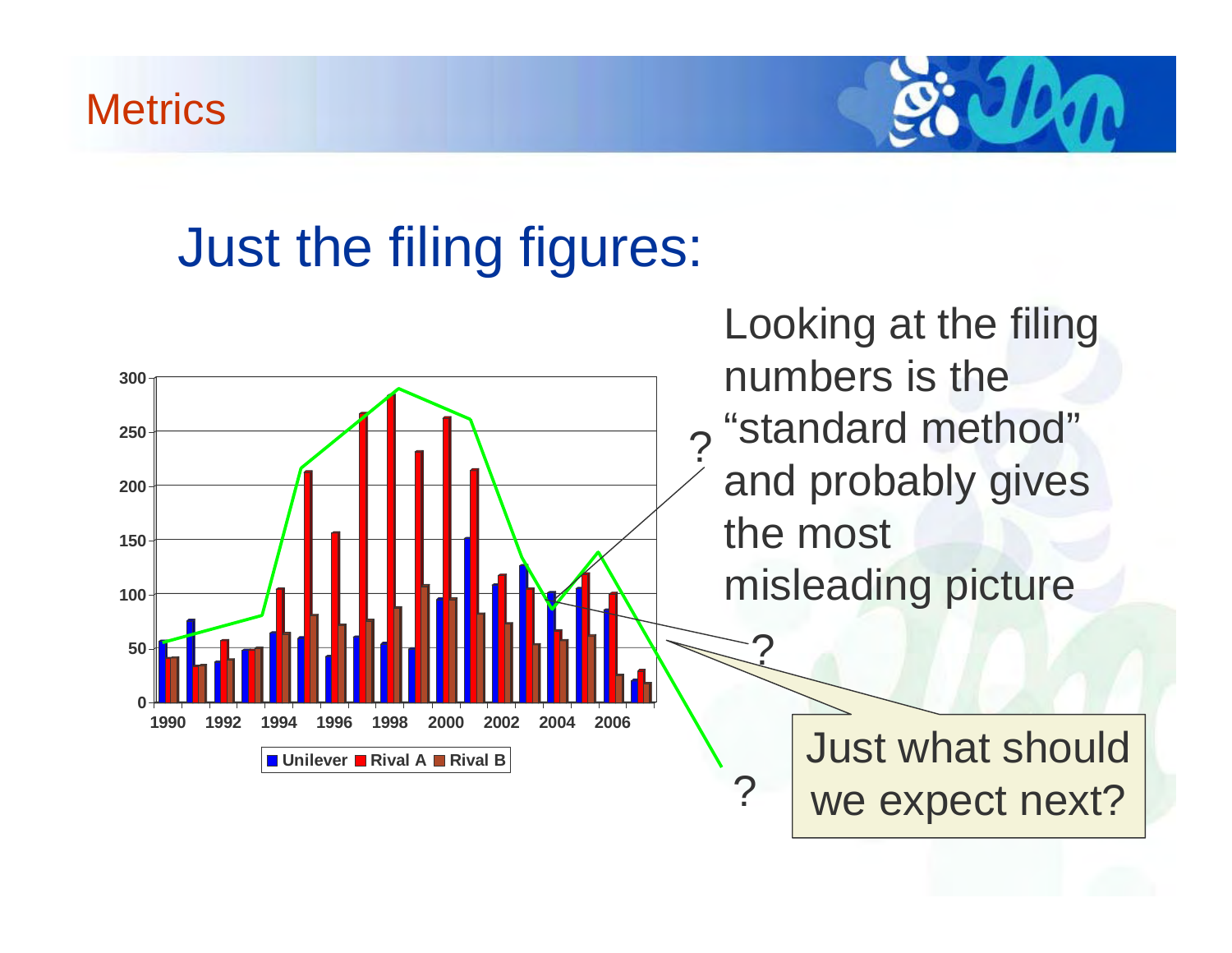## Try the grant rate?



However - 95% of patents have 'no appreciable value' based on studies by US academics and the American Bar Association used as the basis of arguments why the USTPO need not improve the standard of examination - it would not have a benefit for commerce in the majority of cases!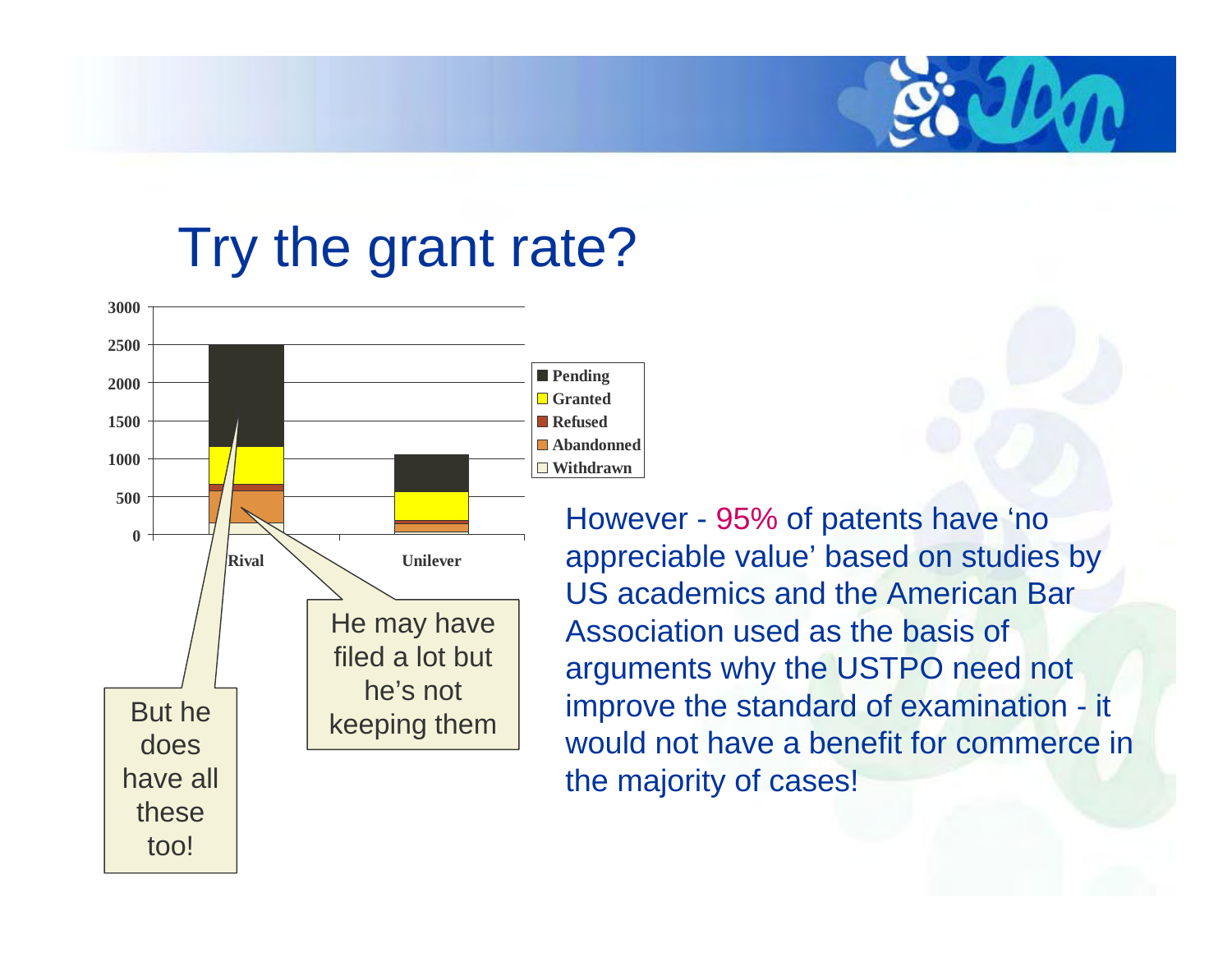

## What about the rates of litigation?: (chart shows US patent litigation 78-95)







The people who sue (in the US) are small, unlisted companies – the larger companies and the listed companies hardly ever get involved in litigation (although when they  $do - you$  may well hear of it)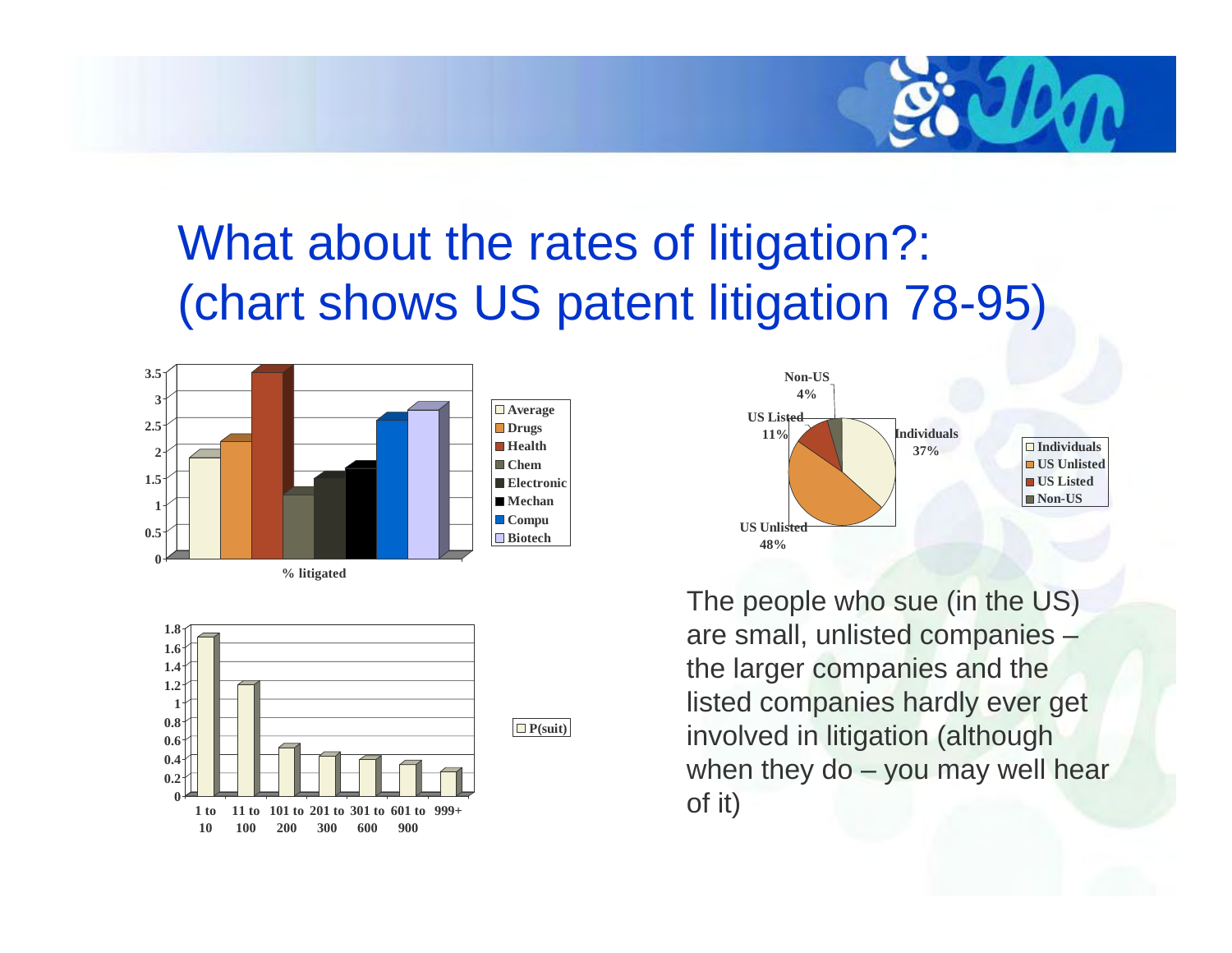

## The market is always right. The "cases opposed" metric







But is simply being opposed enough – or should one look at the success rate in opposition?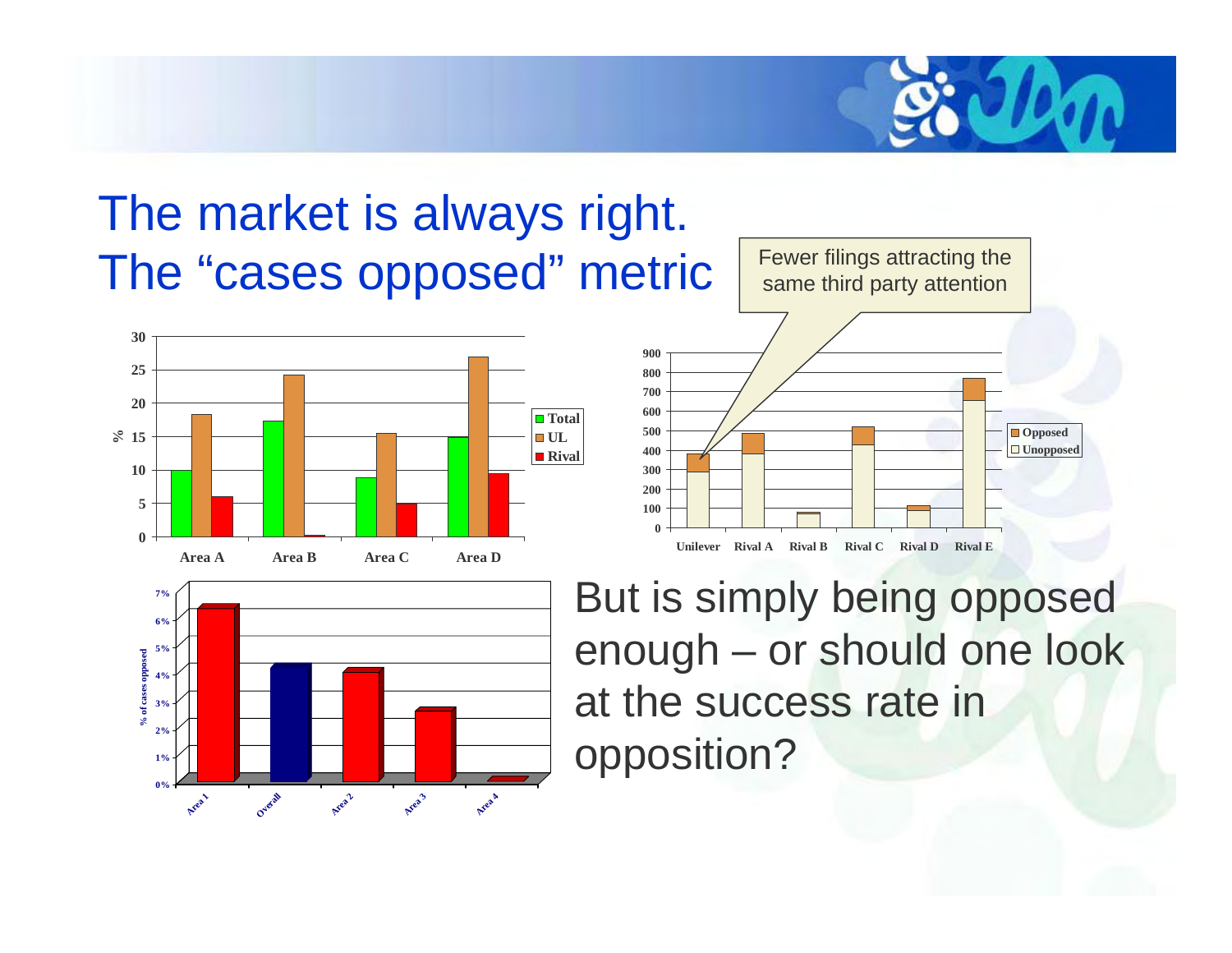

## Opposition outcomes

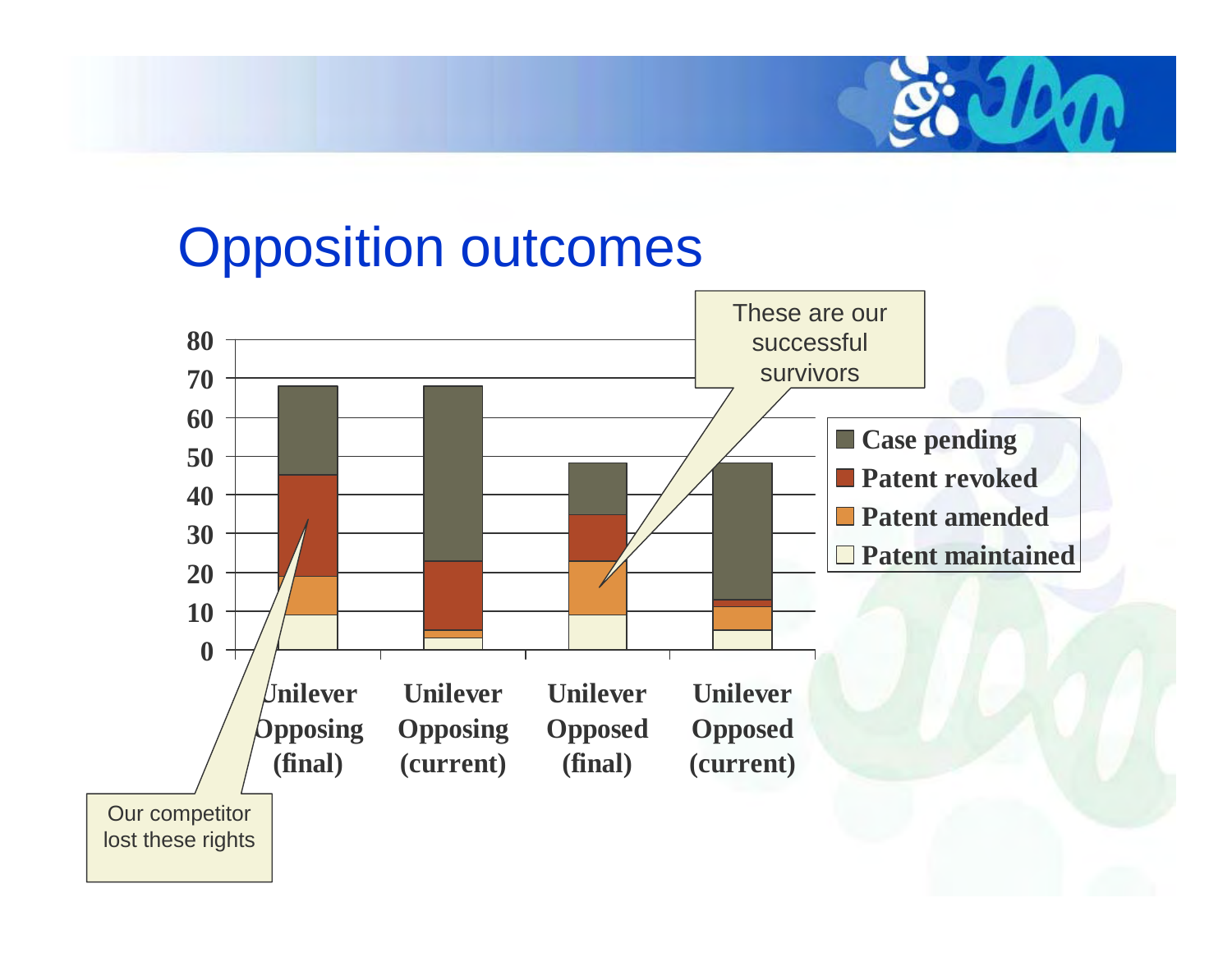

## Consider both Qs

- Quantity of patents Quality of patents
	- territorial scope
	- raw numbers



- - invention disc.
	- grant rate
	- opposition rate
	- oppo survival rate
	- % turnover covered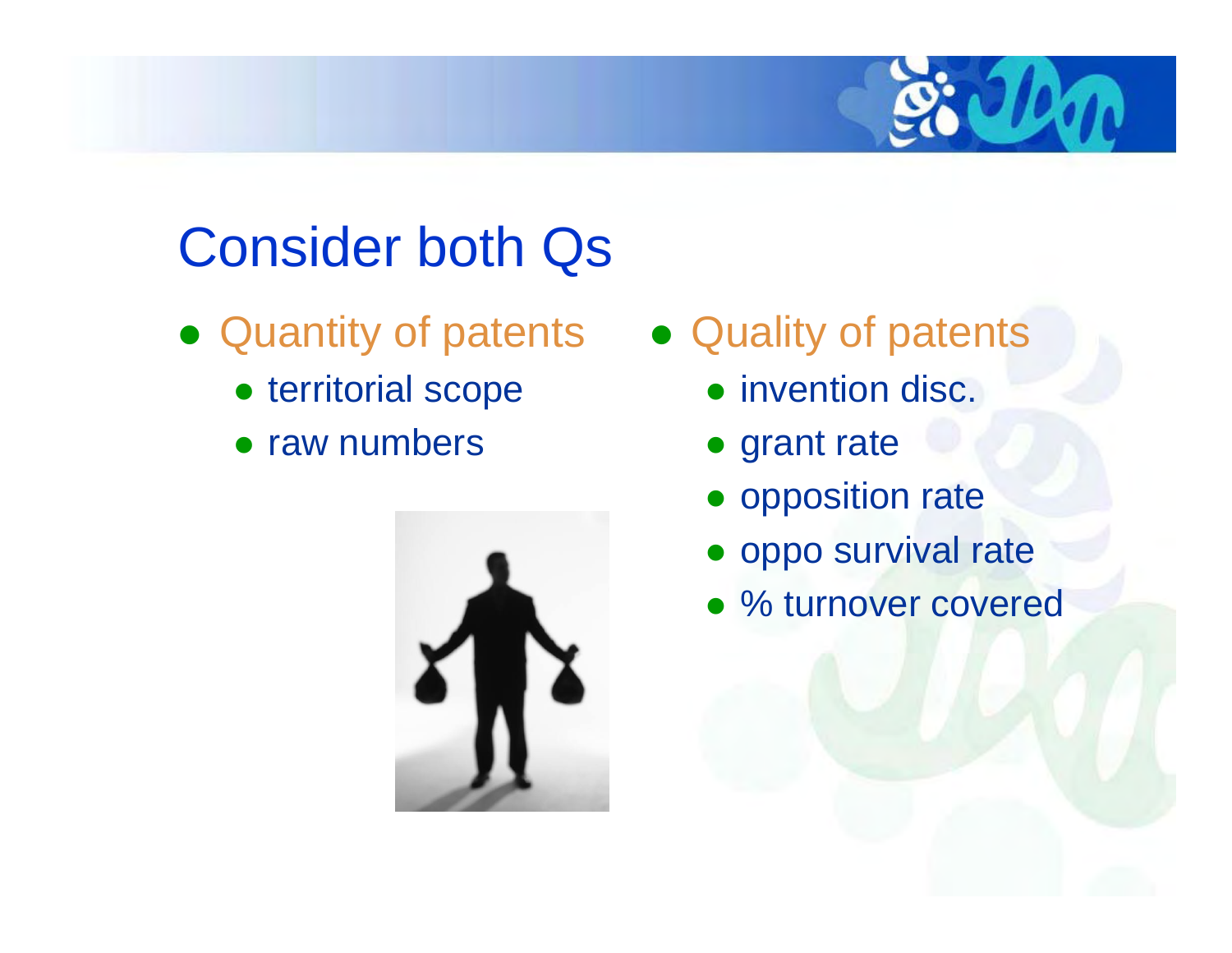

#### A schematic view - 'valuable' patents are a small slice of the cake of initial invention disclosures

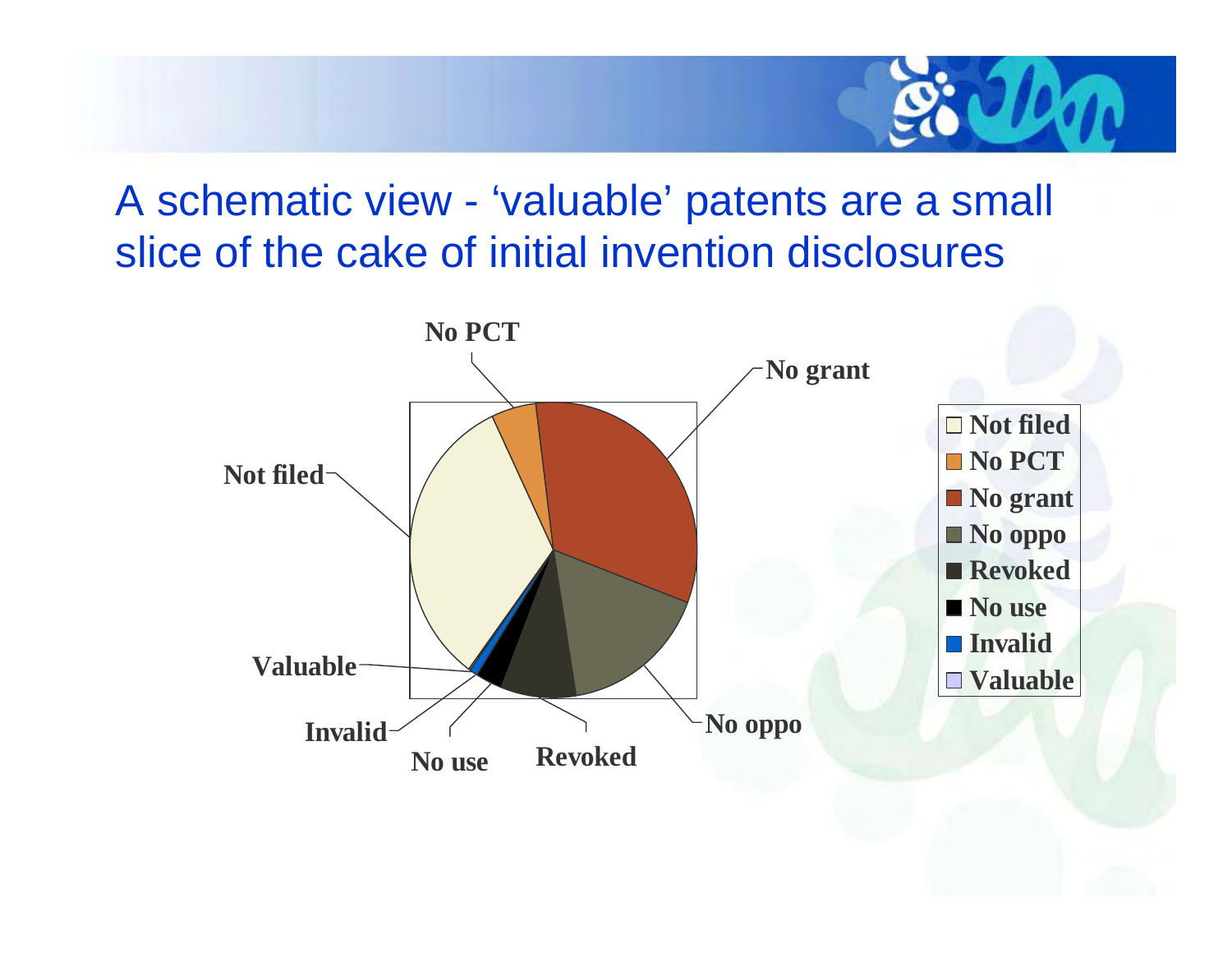

## Patent strategies can vary….

| DEFENSIVE ***                  |                            | $\ast$            |      | Don't patent at all just sell<br>Patent what you sell, never sue<br>Patent as an insurance policy, if sued<br>Patent around your core area, enforce<br>or license<br>Patent widely, sell little, license lots<br>Just patent and license, don't sell |
|--------------------------------|----------------------------|-------------------|------|------------------------------------------------------------------------------------------------------------------------------------------------------------------------------------------------------------------------------------------------------|
| <b>PROFIT</b><br><b>CENTRE</b> | $**$                       | ****              | $*$  | If you are here and you have no<br>licence income you have a problem!                                                                                                                                                                                |
| <b>VISION-</b><br><b>ARY</b>   | $\ast$                     | $**$              | **** | *****                                                                                                                                                                                                                                                |
|                                | CURRENT<br><b>PRODUCTS</b> | DEV'MENT NEXT GEN |      | <b>FUTURE</b>                                                                                                                                                                                                                                        |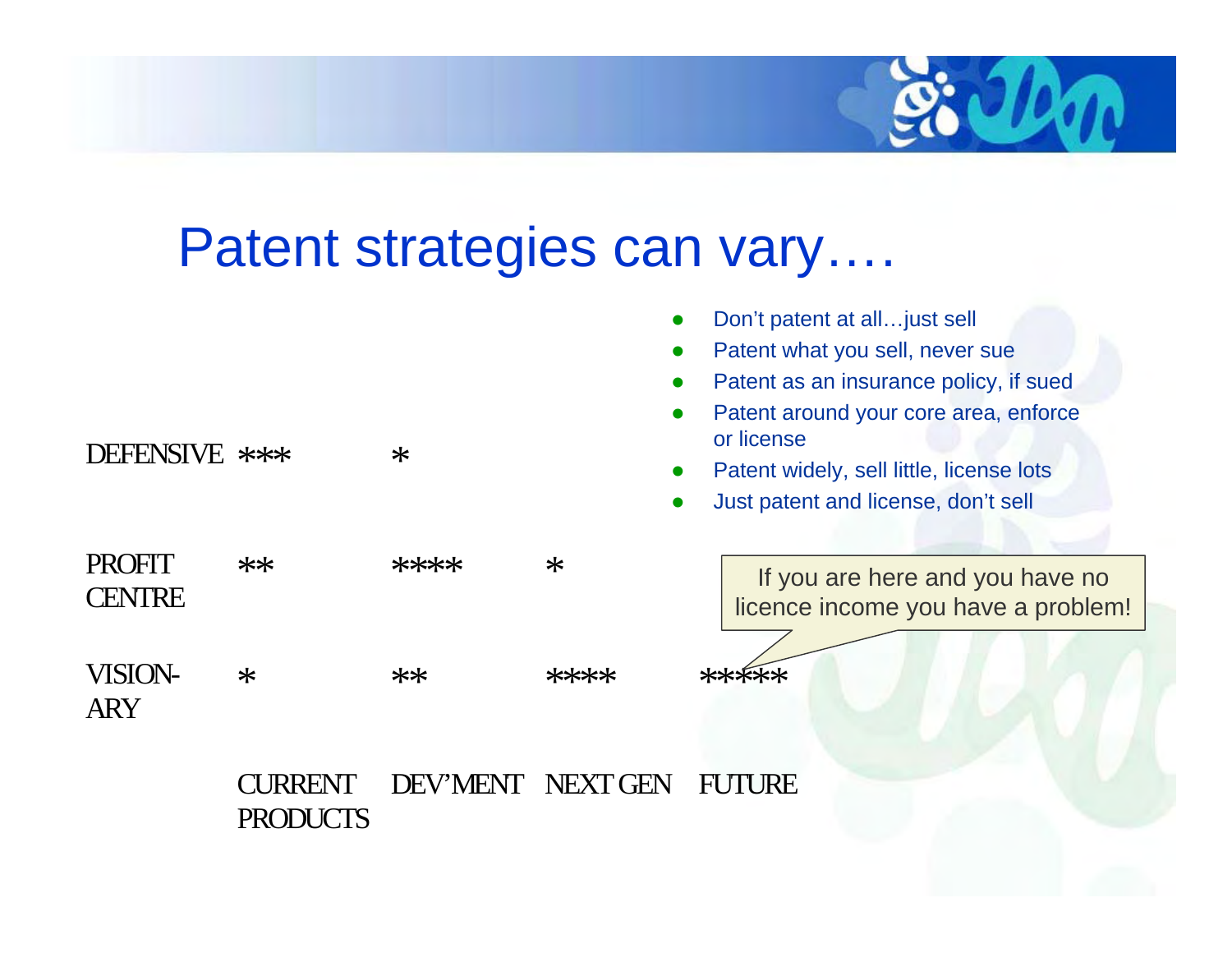

## The 'Cognis Matrix'

Quality

-THE 'ONE EGG' High Quality Patent(s) Low Patent Activity - GOLD/STANDARD High Quality Patents High Patent Activity

-SITTING DUCK Low Quality Patents Low Patent Activity

-THE PAPER TIGER Low Quality Patents High Patent Activity

**Quantity** 

After a similar chart from Dr Bernd Fabry of Cognis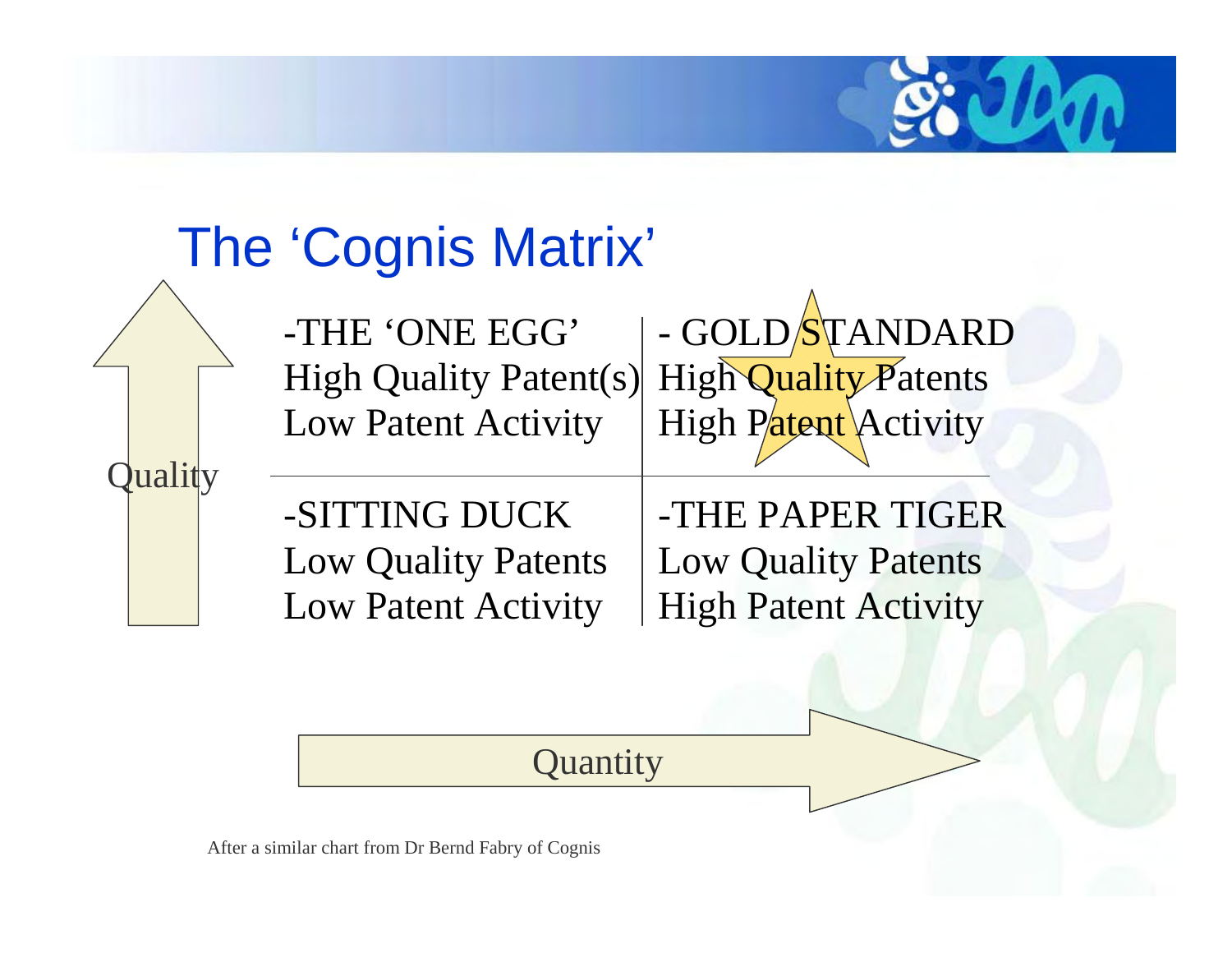#### **The "Unilever" Matrix**



|          | THEIR TECH.                                                                                    | <b>BOTH INTERESTED</b>                                                                                                 | <b>OUR TECHNOLOGY</b>                                                      |
|----------|------------------------------------------------------------------------------------------------|------------------------------------------------------------------------------------------------------------------------|----------------------------------------------------------------------------|
| POSSIBLE | 'MINE LAYING'<br>Creating prior art<br>Spoiling<br>Creating a long-term<br>bargaining position | 'BUNKER BUILDING'<br>Heavy investment in<br>Portfolio Building<br>Getting in First<br>Joint Development<br>Forecasting | 'FLAG WAVING'<br><b>Confidentiality Agreements</b><br>'Master Patents'     |
| PROBABLE | 'HOSTAGE TAKING'<br><b>Selective Selection</b><br>X-Licensing                                  | 'RING FENCING'<br><b>Selection Inventions</b><br>Gap-filling<br>Opposition<br>Licensing<br>Clearance                   | 'HOMESTEADING'<br>Narrow applications<br><b>Further Selections</b>         |
| MARKETE  | 'SNIPING'<br>Litigation<br>Licensing                                                           | 'TRENCH WARFARE'<br>Litigation<br>X-licensing                                                                          | 'GARDENING'<br>Litigation<br>(for damages)<br><b>Portfolio Maintenance</b> |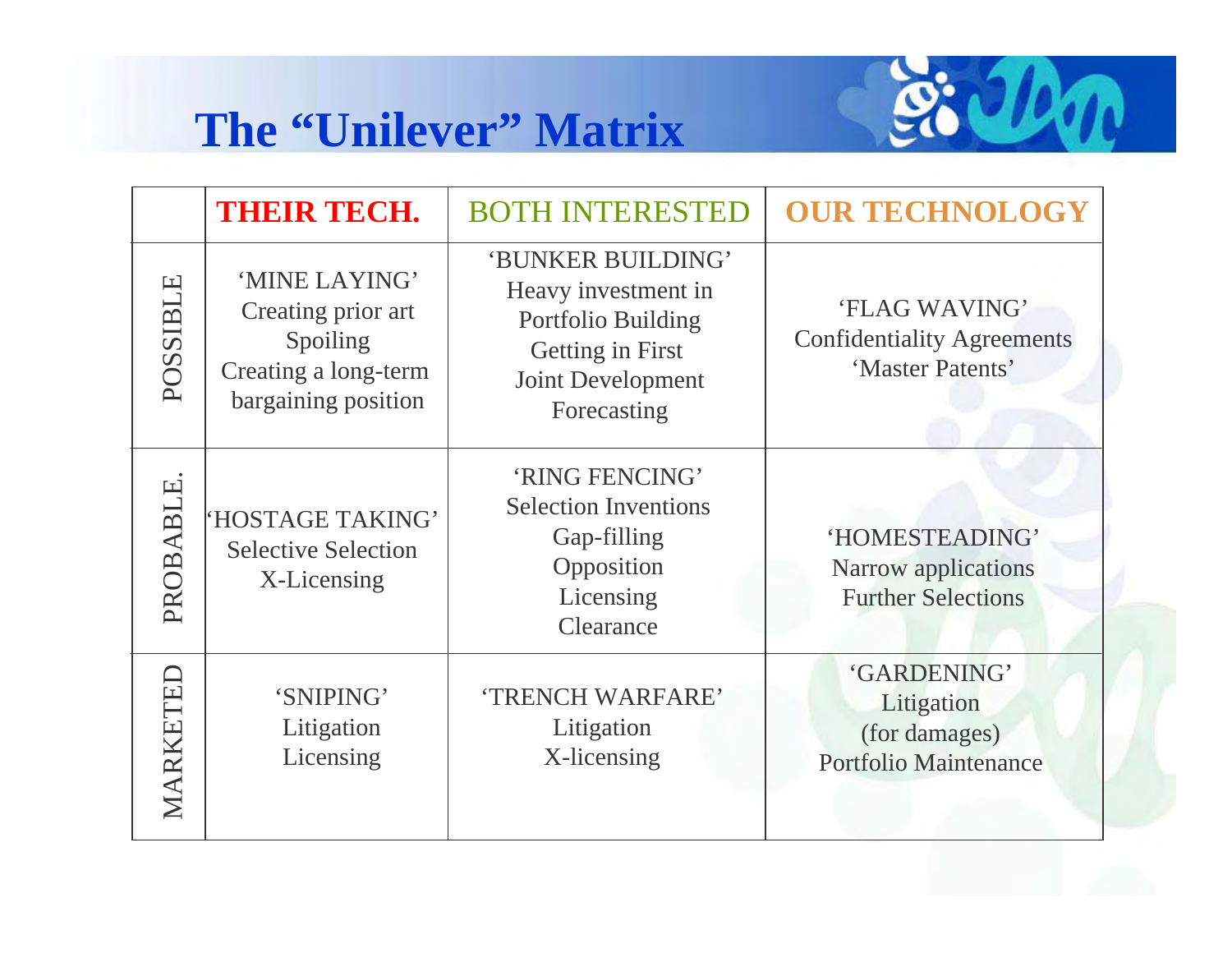

### Royalty rates – the "easy" way to value

| <b>Sector v Royalty</b>      | $0-2%$ | $2 - 5%$ | $5 - 10\%$ | $10-15\%$ |     | $15-20\%$   20-25% | $>25\%$ |
|------------------------------|--------|----------|------------|-----------|-----|--------------------|---------|
| <b>Computers</b>             | 42.5   | 57.5     | $\Omega$   |           |     |                    |         |
| <b>General Manufacturing</b> | 21.3   | 51.5     | 20.3       | 2.5       | 0.8 | 0.8                | 2.6     |
| <b>Food/Consumer</b>         | 12.5   | 62.5     | 25.0       |           |     |                    |         |
| <b>Chemical</b>              | 18.0   | 57.4     | 23.9       | 0.5       |     |                    |         |
| <b>Pharmaceuticals</b>       | 1.3    | 20.7     | 67.0       | 8.7       | 1.3 | 0.7                | 0.3     |

….If you cross-licence frequently with your competitors is doesn't matter if you "get it wrong"!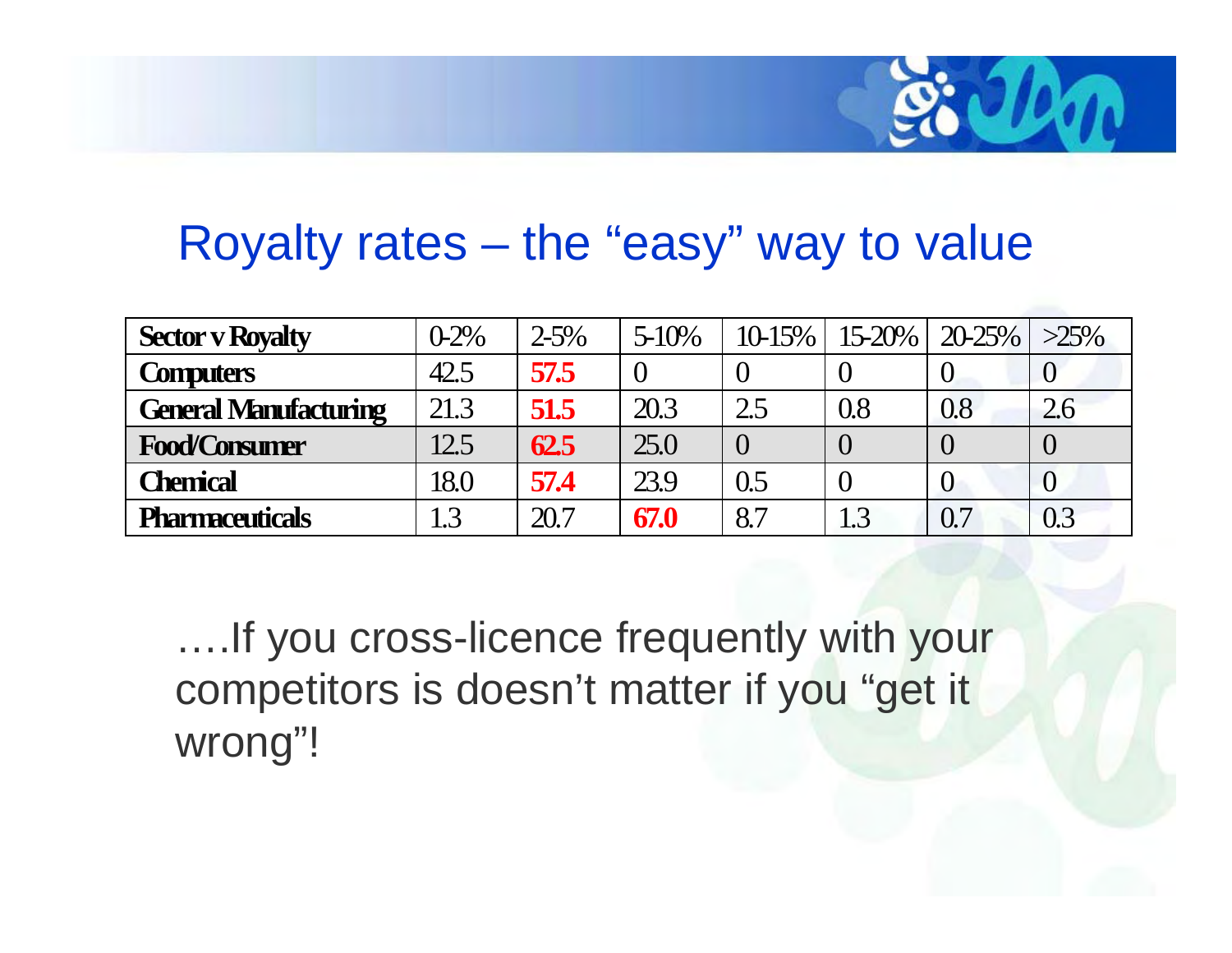#### Financial Valuation techniques

 $\mathcal{L}_{\mathcal{A}}$ three real types

#### O **Cost Based**

- $\bullet$  Looks at the replacement or creation cost - often ignores the cost of money over time - can ignore the high 'pioneer cost' and low cost of 'designing around'
- o sometimes difficult to see which costs should be included (does one include both expenditure and capital e.g. both 'R' and 'D' ?)

#### O **Income Based**

- o DCA based methods
	- $\bullet$ Excess profits - (investment)
	- Gross profit differential (brand differential)
	- o Royalty relief - (worth of patent) - looks at historical royalty rates
- O 'Economic use' model assumes that the value of the patent is the value generated by a mid-sized company in the same field

#### O **Market Based**

o Assumes that the market is the true arbiter of value - looks at the value of companies and uses statistical methods to extract the value of patents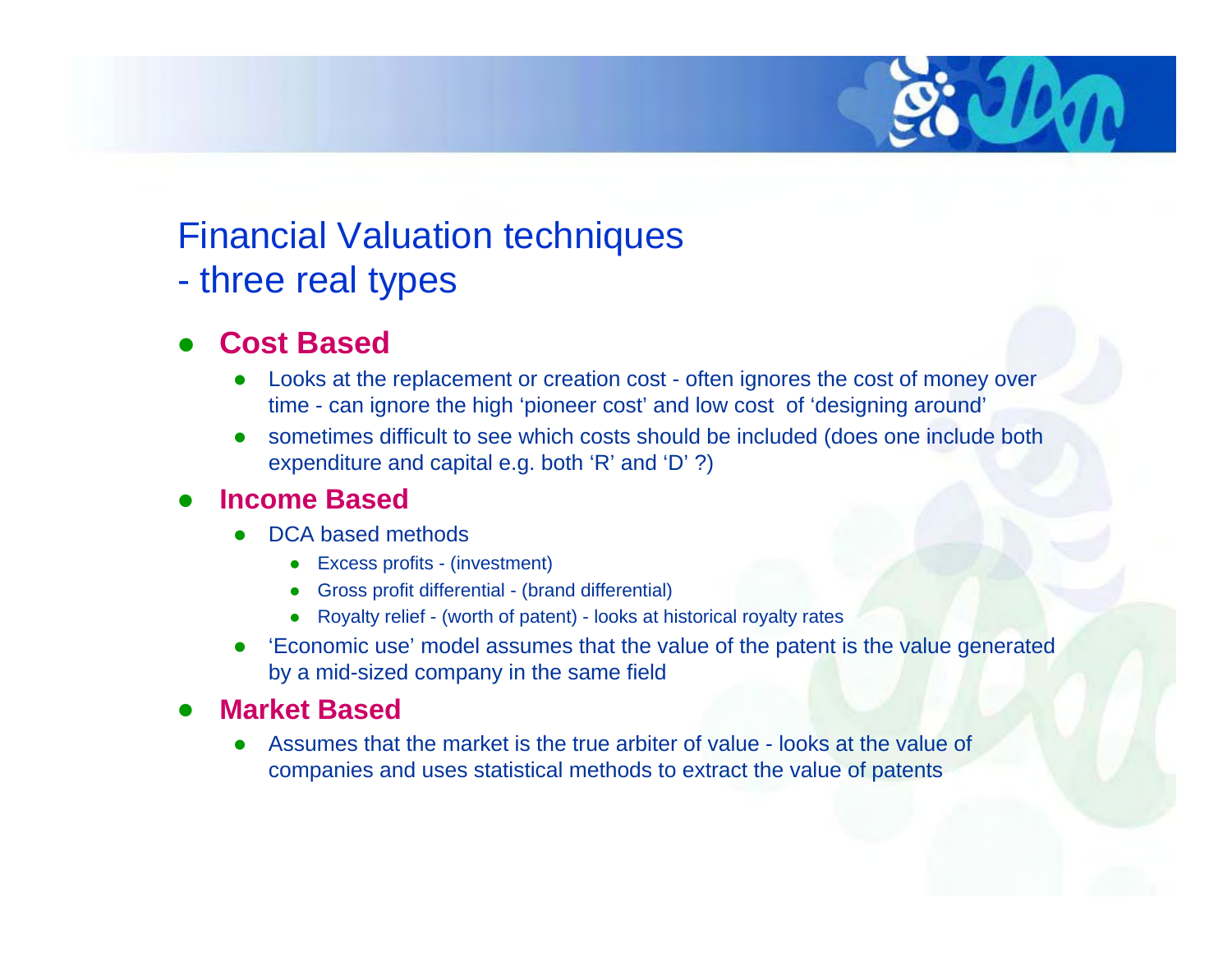

## Don't Forget Impairment..

- O An asset is 'impaired' if benefits cannot be freely enjoyed.
- $\bullet$  For a patent that can mean several things
	- invalidity, alternatives, older or newer infringed rights
- O Impairment of donated rights was one reason that donations in the US was stopped!

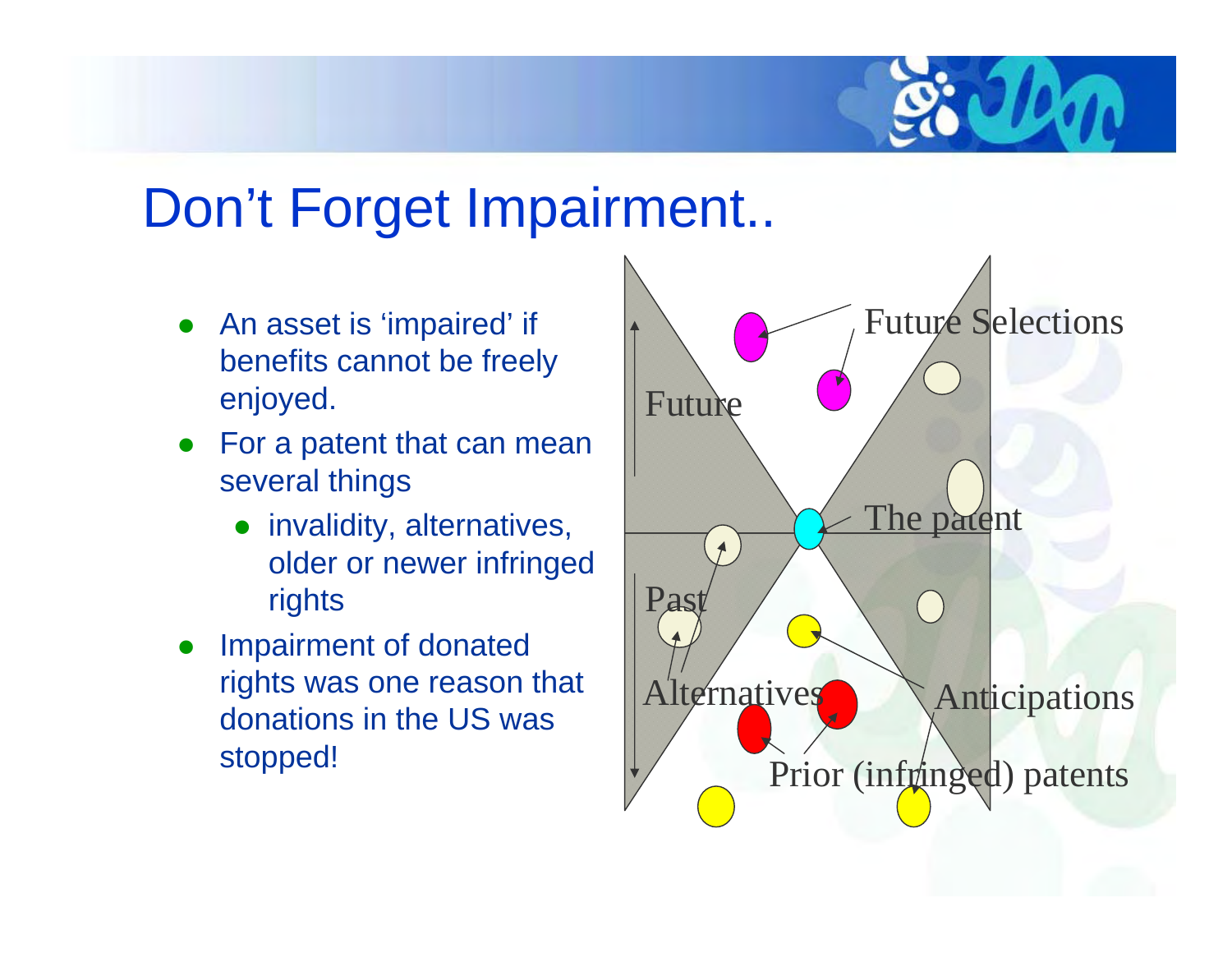

## Before you buy or license…

- Have your patent attorney do "due diligence" to see if the patent is as valuable as claimed:
	- Is it valid, granted in the right places, is it already under attack, have the fees been paid?
	- Do they actually own it outright, is all the "paperwork" correct, are there any charges or mortgages on it?
	- Is it impaired in any other way? Just because you have a license under one patent doesn't mean that there isn't another one in the way!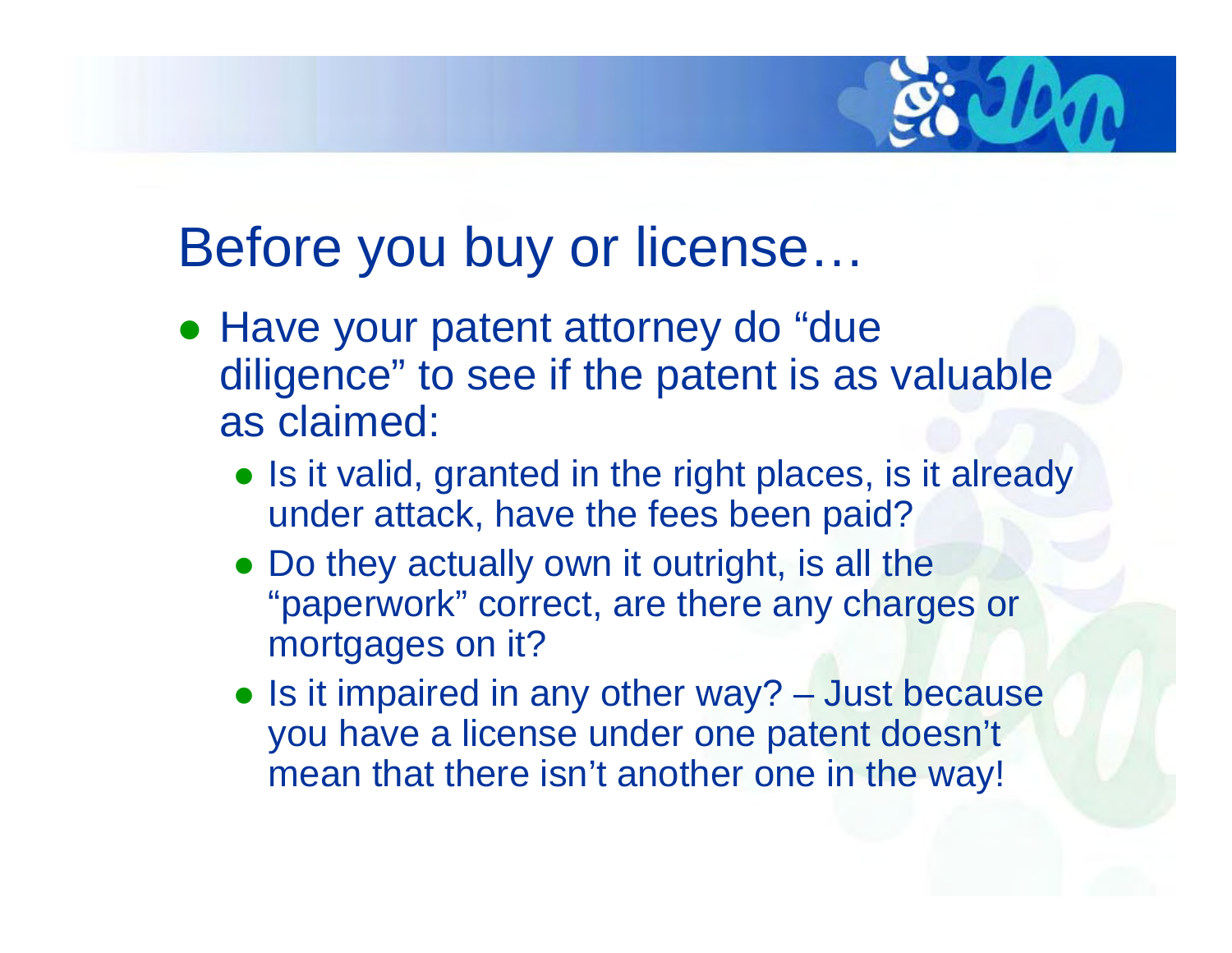

## Alternative views…

- Some academic studies challenge the assumptions about what contributes to the value of a patent:
	- Citation freq. 40%
	- Territorial scope 30%
	- $\bullet$  Grant 20%
	- Technical scope 10% (!)

With thanks to Dr Fabry (Cognis) and Dr Beisheim, WHU, Vallendar, Germany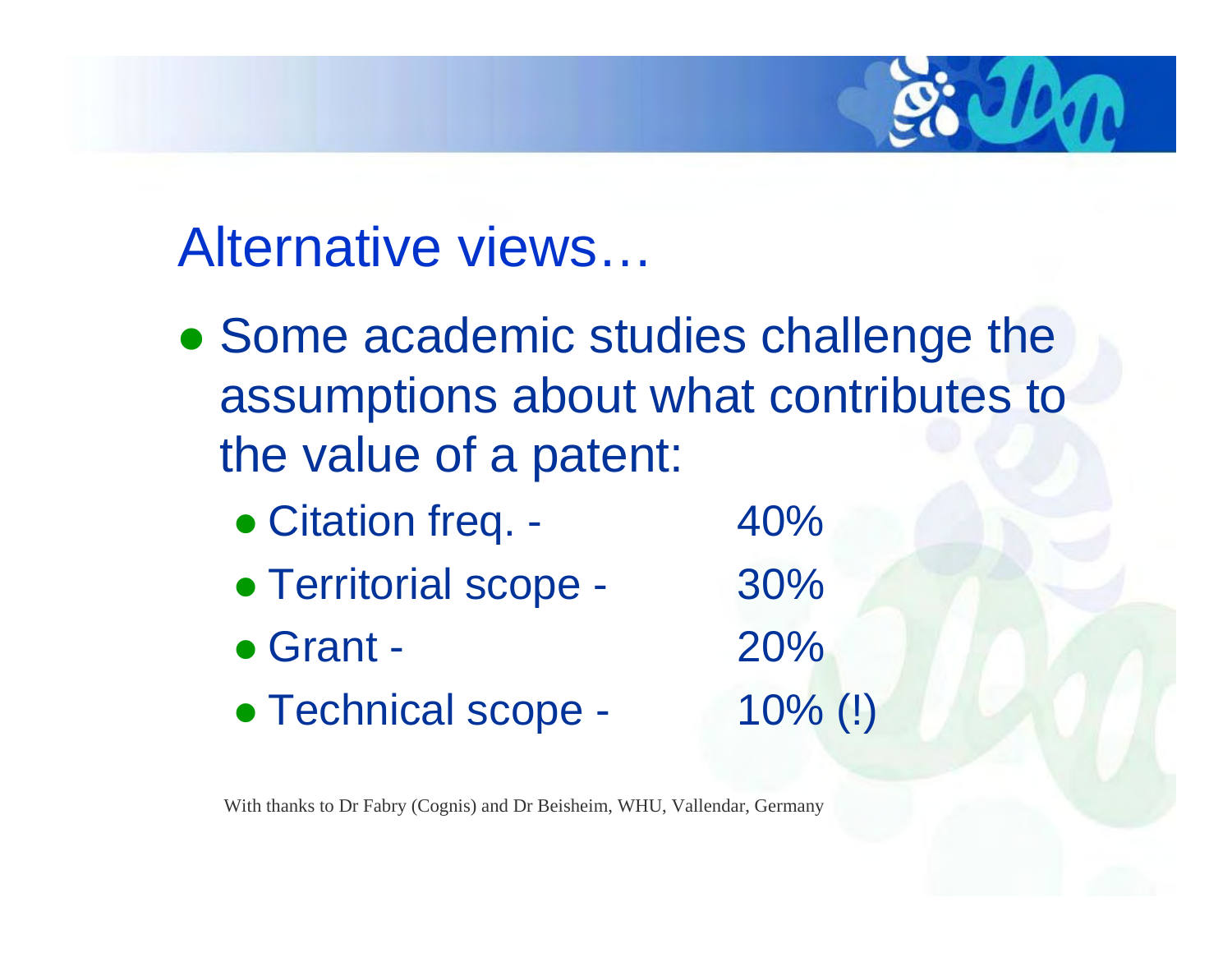

## Other valuation techniques

- O Patent Lifetime Based (assumes that the patent which are worth more will be kept). One technique identifies those likely to be kept by statistic methods based on studies that show the patents which are kept longest are those with the following features:
	- O Longer text
	- O Method and System claims
	- O More independent claims
	- O Lots of dependent claims
	- O Short independent claims
	- O Lots of "related" patents
	- O Lots of prior art cited
	- O Many forward citations

But don't forget what this chart told us about how few patents have actual value



..what will this mean under the proposed US "5/25" rules?

### *The figures quoted earlier were based on this kindOf method*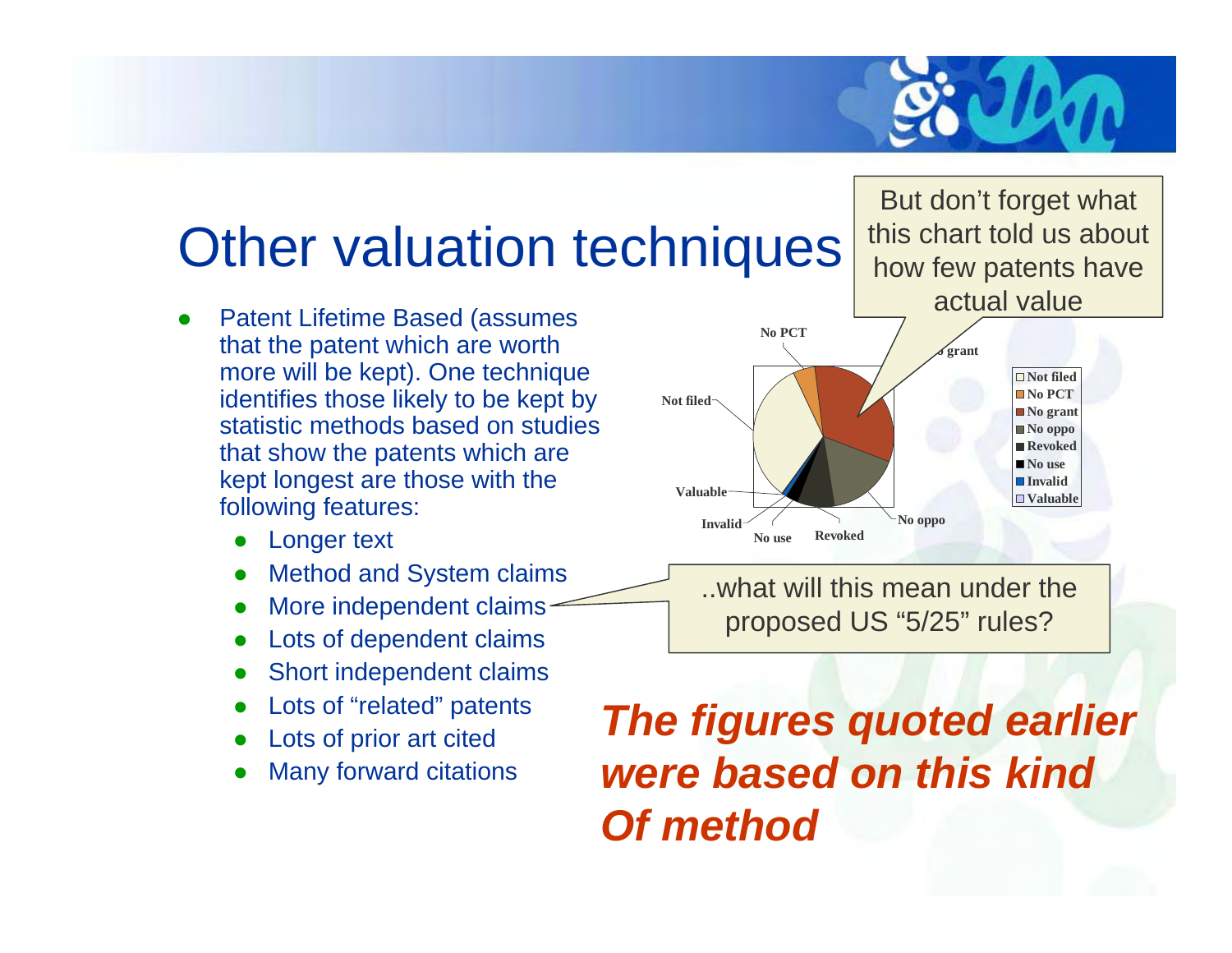

## Still more valuations/comparisons…

- O Patent portfolio growth vs. USG/UPG
- O % of expected future NPS covered by patents
- O R&D spend per patent granted/opposed
- O R&D spend vs. size/spend of patent department
- O Number of patents filed per attorney
- O Ratio of invention disclosures to patent applications
- O Invention disclosures per core technology area
- O Relative ratio of trading margin on patented and unpatented products
- O Patent spend as a fraction of "excess" margin on patented products (should be less than one!)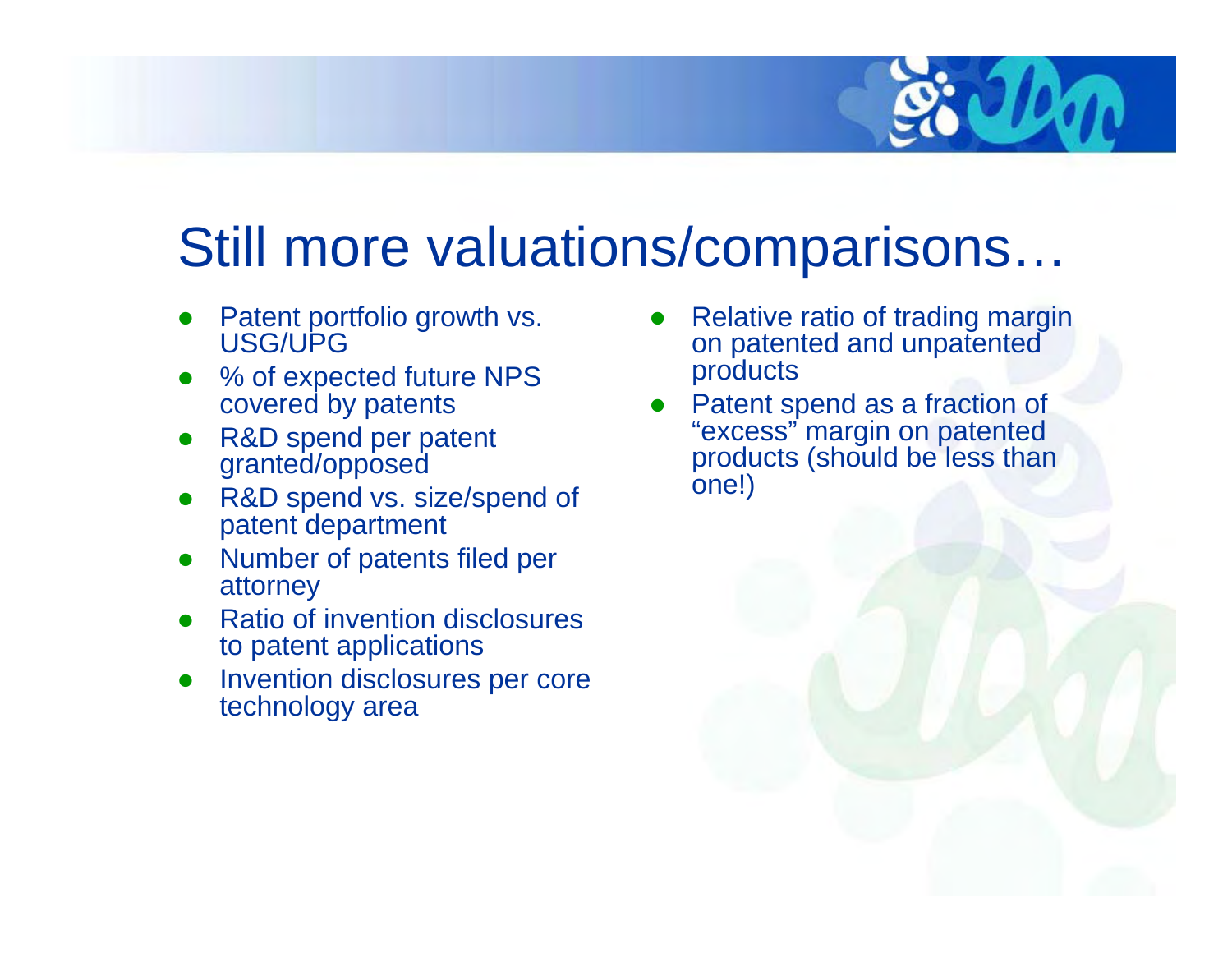

## Reasonable royalty in infringement

- Past royalty rates of the patentee
- **Comparables**
- **Exclusive or** nonexclusive licences?
- Worldwide or local?
- $\bullet$  Is the infringer a competitor or not?
- Effect of the patent on other sales
- Lifetime left
- $\bullet$ Success of the product
- Future demand curve for the product
- $\bullet$ Marginal cost/revenue
- $\bullet$  Actual profits of the infringer
- The effect of the patent on margin
- $\bullet$ The opinions of experts
- The "25% rule" you would not expect to pay more than 25-33% of profits if willingly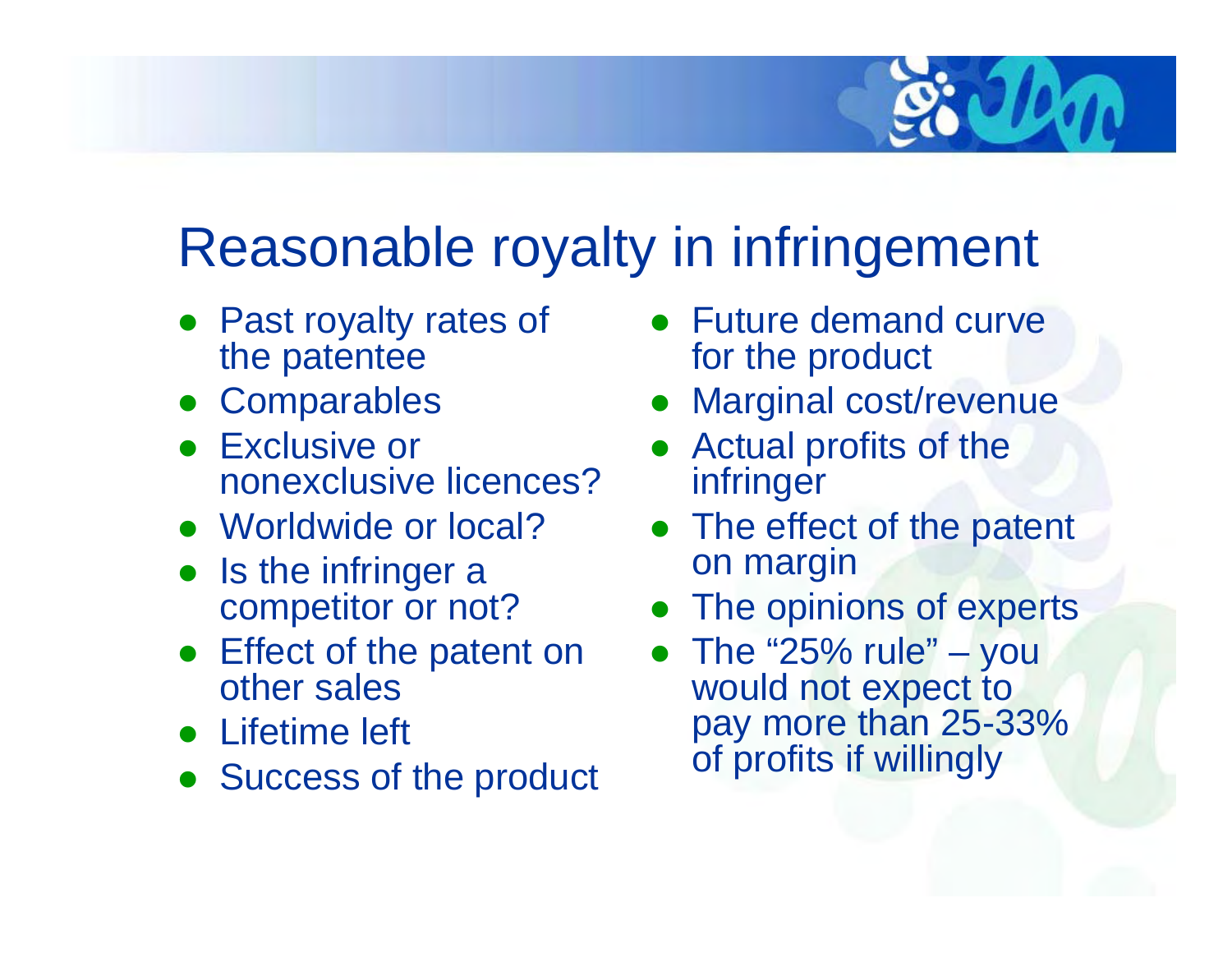

## How to get a really big number..



**Fixed Profit Variable Trade**

- Knock off trade margin
- Knock off the variable costs (from their balance sheet)
- What's left is what you would have made –because you have already paid the fixed costs
- Especially true if they are smaller than you!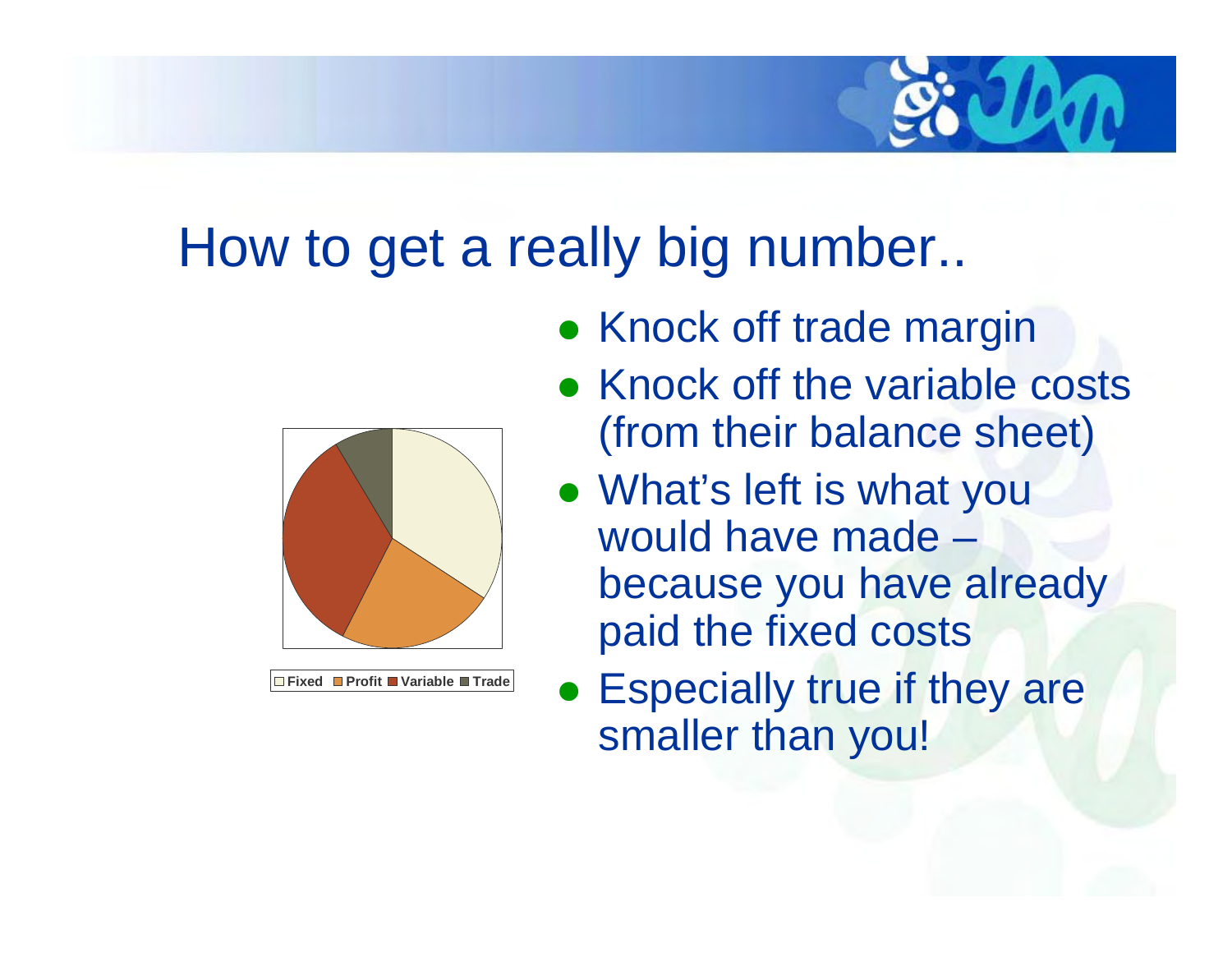# Getting Money Out

 $\tilde{\mathbf{C}}$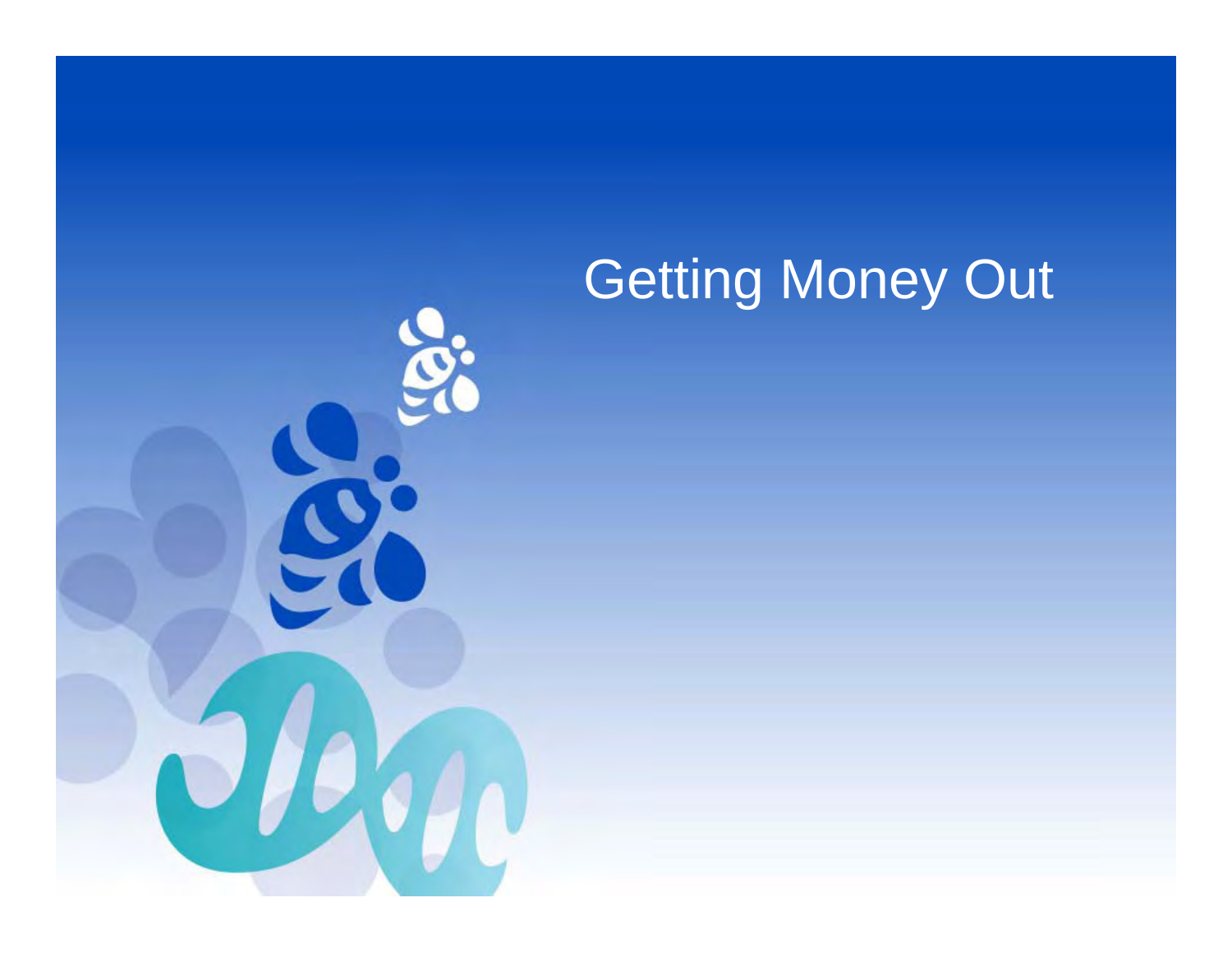

## Four basic measures

- Abandon at least you save the renewals
- Sue someone ('on the cheap'?)
- 'Monetization' of rights
- **'Securitization' of rights**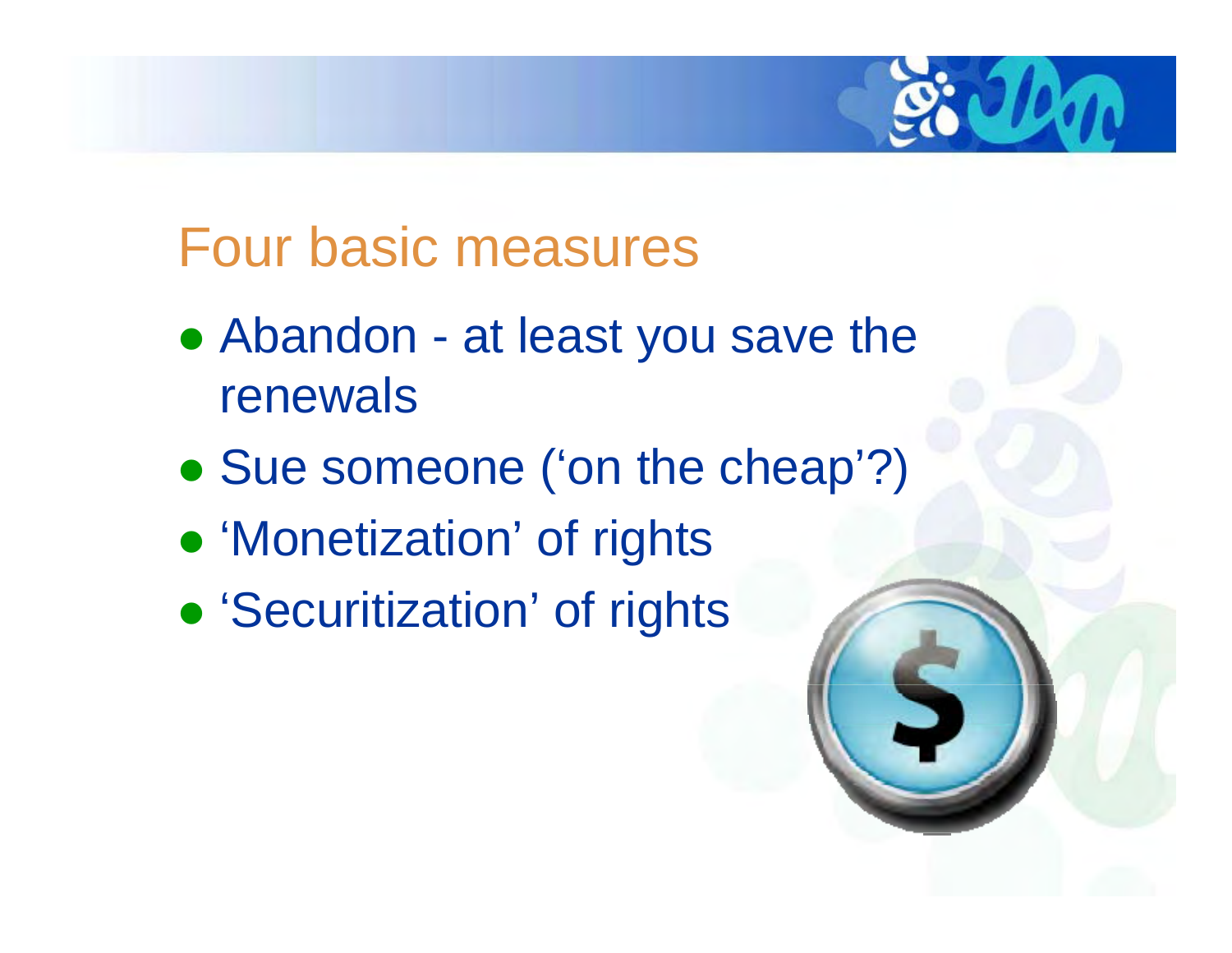

### Abandon – based on cost/time to grant?



| $Cost 5-20 years$ Where? |                                                         |
|--------------------------|---------------------------------------------------------|
| >2k                      | India, Argentina, Poland, South Africa                  |
| $2-4k$                   | Spain, USA, UK, Belgium, Turkey,<br>Saudi Arabia, Chile |
| 4-6k                     | France, China, Russia                                   |
| $6-8k$                   | Italy                                                   |
| $8-10k$                  | <b>Brazil</b>                                           |
| >10k                     | Hungary, Indonesia, Germany, Japan                      |

- $\bullet$  Many companies are not rigorous in pruning their patent portfolio's
- $\bullet$ Maintenance costs can add up to be very significant
- $\bullet$ Slow and expensive countries are: Japan & Brazil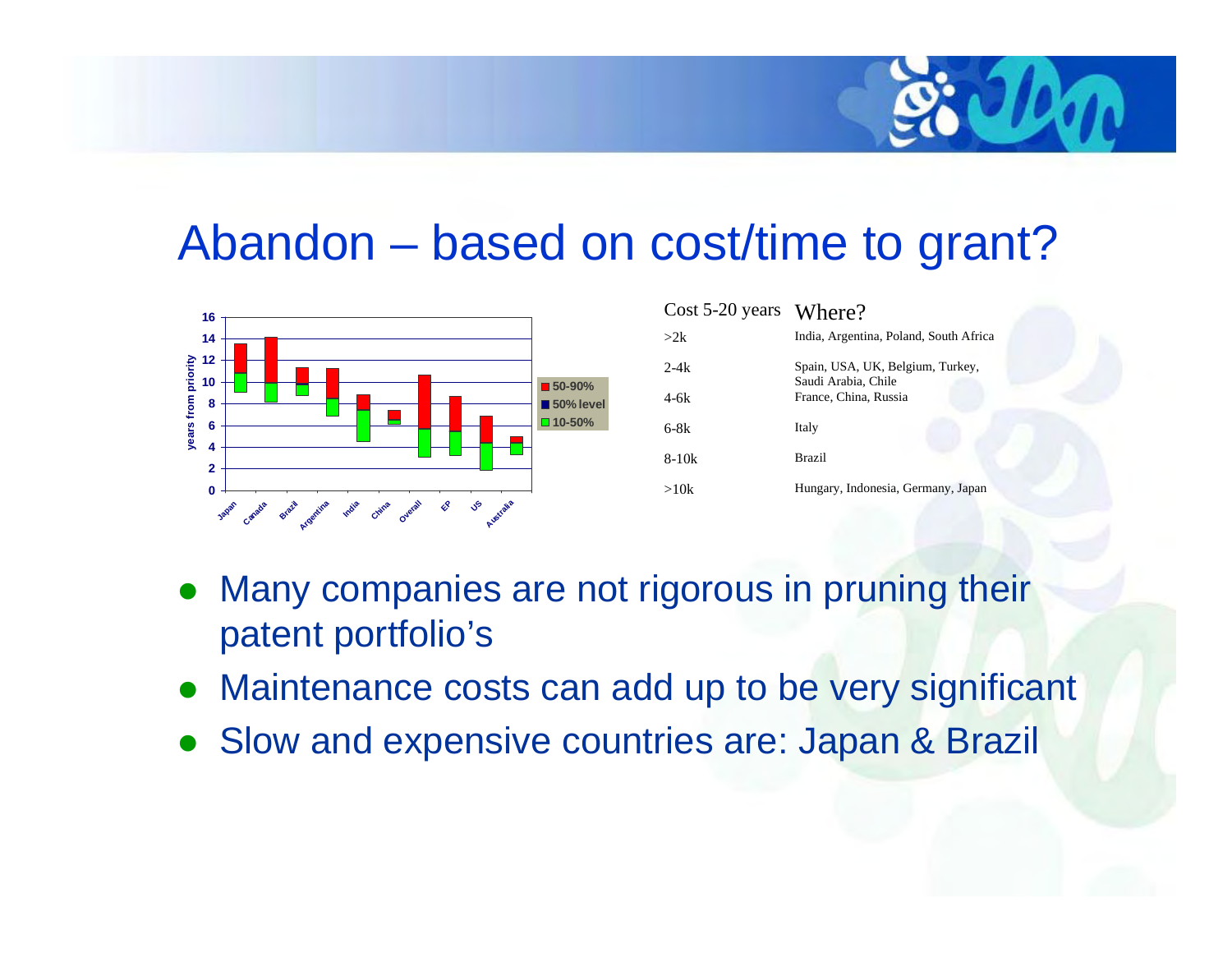

## Sue?

- At least £ 0.5 Million table stakes and a UK trial?
	- z *Never let senior management meet the solicitors, talk to the barrister, hear the judge or find out what you spent on photocopying*
- Sell it to the 'Trolls'
	- and then they sue your competitor?

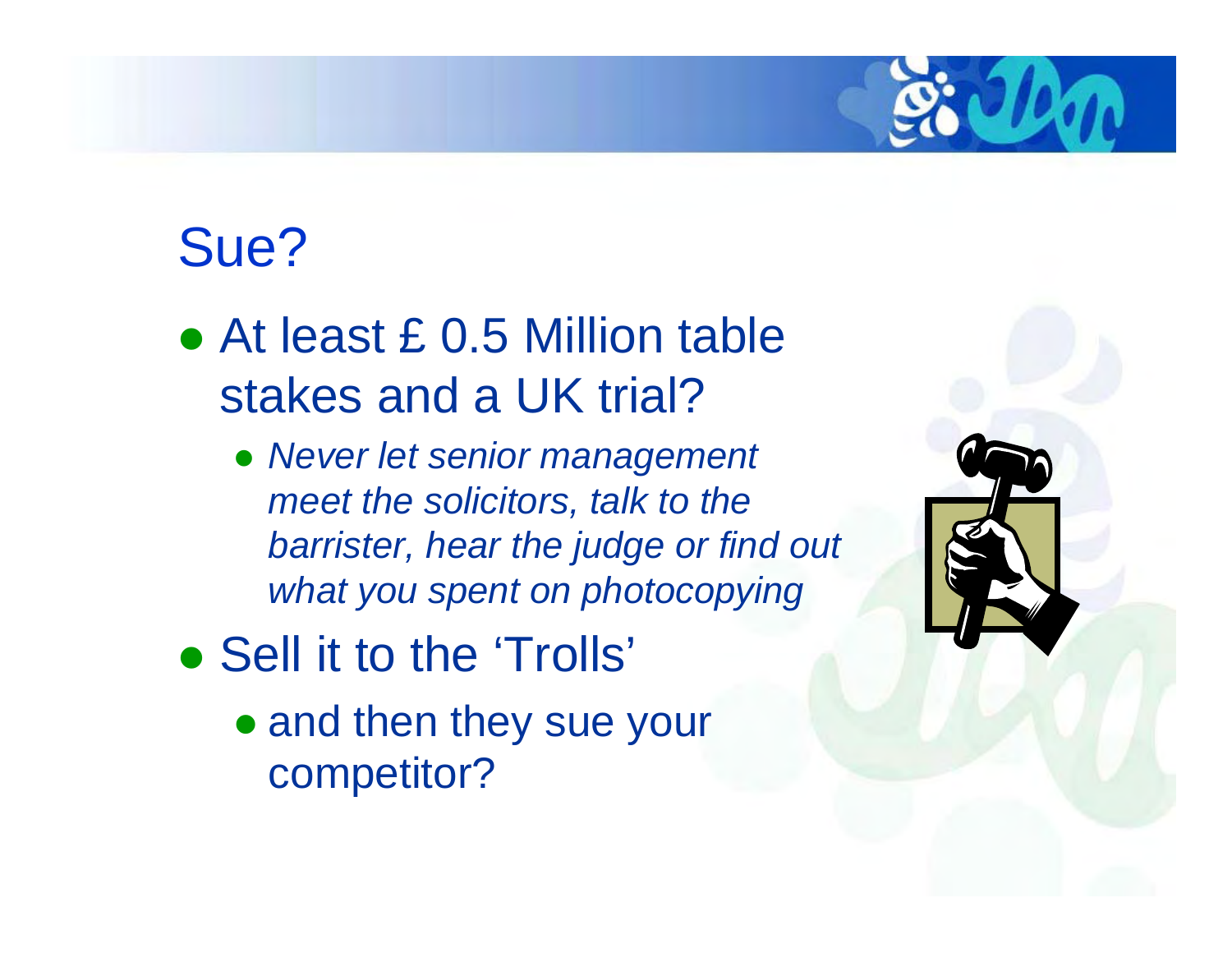

## Other ways of making money

- O Monetization – ways of turning patent rights into money
	- o Non-exclusive licence
	- o Central licence to OPCOs
	- O Sell/exclusive licence
	- o Added value in disposals
	- o 'New Venture' exploitation
	- O Offsetting obligations
	- o Pools and Standards
- O Securitization - In all of these, one obtains a benefit now in return for a longer-term obligation - some health warnings needed!
	- o Mortgage of patents
	- o Assign and license back
	- O 'Bowie Bonds'
	- o Risk management insurance policies

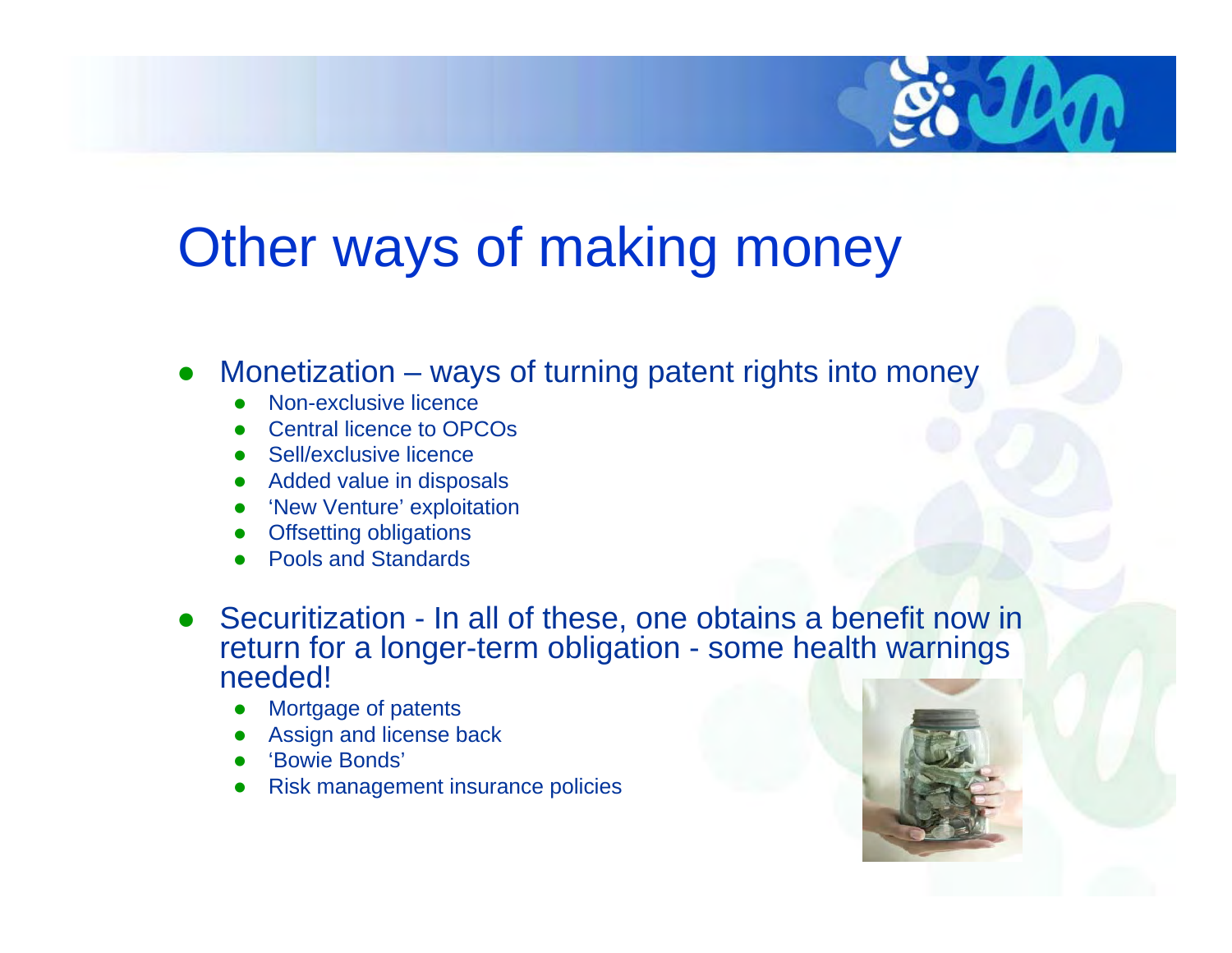

## In summary - 'holistic' valuation

- O Portfolio 'cake slice' (compared with peers)
	- what does the disclosure filings completions PCT grant  $\mathcal{L}_{\mathcal{A}}$  opposition - appeal - use - litigation 'success flow' look like. How are quantity and quality?
- Landscape mapping (R&D/market position)
	- O map patents onto the 'us - both- them' matrix, consider impairment or compare technologies in another way
- O Decide valuation methods/value extraction
	- sale or licence, pools and standards most common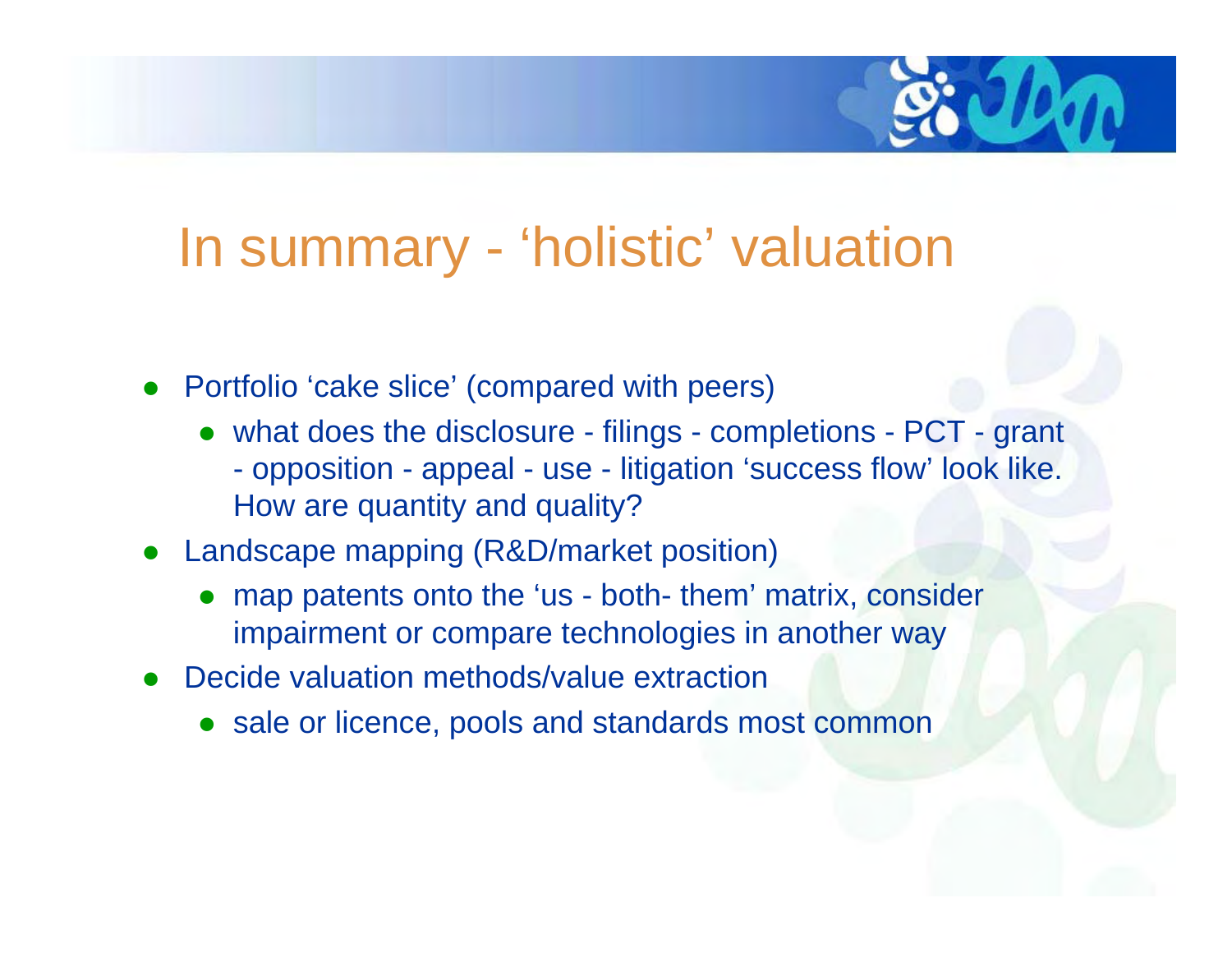

## Do you need 'professional help'?

- $\bullet$ Information scientists
- Accountants/Tax experts
- Specialist IP valuer
- $\bullet$ Management consultants
- $\bullet$ Technical experts
- $\bullet$ Computer modellers
- $\bullet$ Market analysts
- $\bullet$ Antitrust experts
- $\bullet$ Commercial lawyers/solicitors